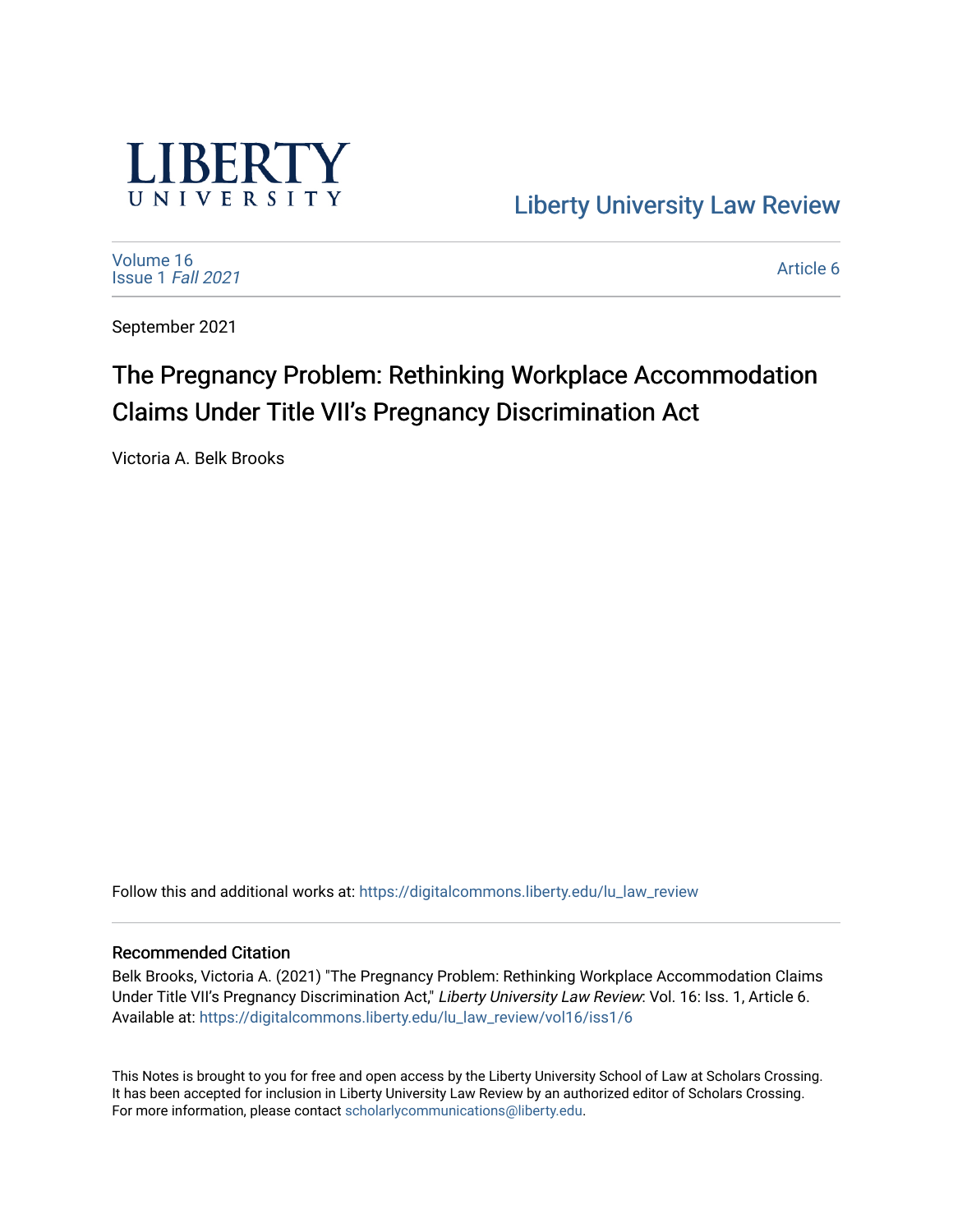

VICTORIA A. BELK BROOKS

# The Pregnancy Problem: Rethinking Workplace Accommodation Claims Under Title VII's Pregnancy Discrimination Act

## **ABSTRACT**

Pregnancy has become more than just a women's issue; it has become an employment law issue. As more and more women have joined the workforce in the last four decades, the law regarding pregnant employees' rights to reasonable workplace accommodations has yet to catch up. The Pregnancy Discrimination Act, enacted in 1978, was a step in the right direction to ensure pregnant women's rights in the workplace. However, the statute itself and the judicial interpretation resulted in empty promises to pregnant employees when litigation ensues. Employers and employees still lack clarity in their understandings of whether a pregnant employee is entitled to receive accommodations in the workplace. Although the Supreme Court attempted to clarify a pregnant employee's right to workplace accommodations in *Young vs. UPS, Inc*., it left an important question unanswered. This unanswered question centers around claims brought under the Pregnancy Discrimination Act (PDA) and is based on the refusal of workplace accommodations to pregnant employees.

Although the Court in Young clarified how an employee can bring a claim of this type under the *McDonnell Douglas* framework, it left open the question of who is an appropriate comparator. Identifying a comparator is an important element in bringing a discrimination claim under the PDA, because it determines whether the employer denied the accommodations in a discriminatory manner. This comparator question had split the circuits before *Young*, and it will continue to do so because of the ambiguity in the Court's recent opinion. Although both the petitioner and the respondent introduced the two main competing circuit views on who an appropriate comparator is, the Court adopted neither. The narrow view is that the employer may adopt a pregnancy-blind policy that looks past the pregnancy and only grants accommodations based on whether a regular employee without the limitation is granted accommodations. The broad view instead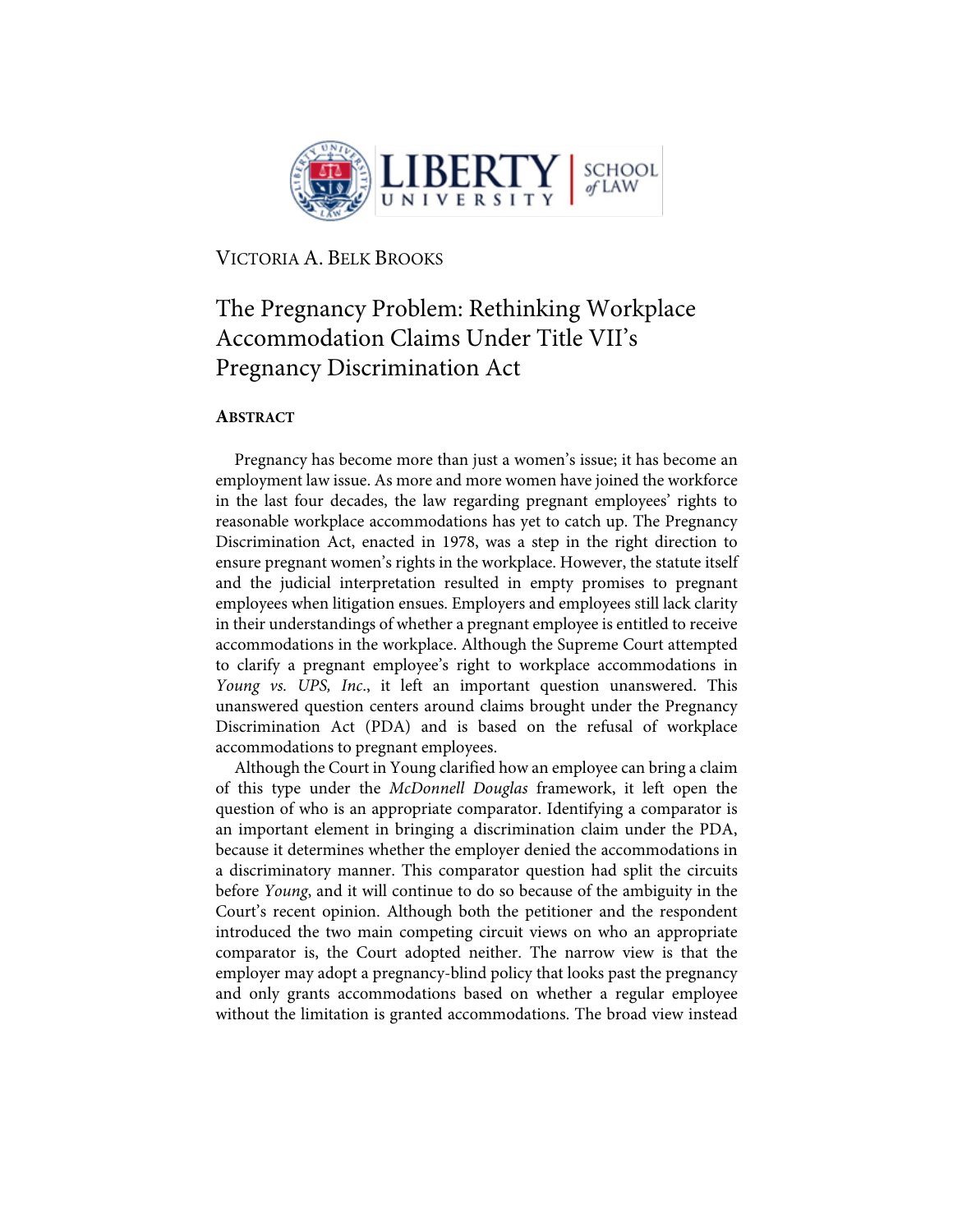looks at whether an employee with a similar limitation is given accommodations that a pregnant employee should also receive.

Although the Court did not adopt either of these views, this Note proposes a better way to address the Court's interpretation of the comparator question left open in *Youn*g. In doing so, both employers and pregnant employees would have a better understanding of their rights and obligations, which would ultimately provide more protection for both parties. This Note proposes that the Court should consider a source-based or effect-based approach to answering this question. In these approaches, the source or effect would be the distinguishing factor in deciding whether the discrimination claim succeeds. In a source-based analysis, the employer would consider the source of the limitation or disability and accommodate based on that source. However, in an effect-based analysis, the employer would consider the limitation or disability itself, then whether it generally accommodates that limitation or disability, and the employer would provide accommodations on that basis. Although both approaches would answer the Court's question left open in *Young*, the better approach would be the effect-based approach. The effect-based approach better extends the opportunity for pregnant employees to receive workplace accommodations. It also allows employers to consider an employee's limitation or disability equally, focusing on the ability to work and not on the pregnancy. The effect-based approach is better aligned with Congress's intent to overrule *Gilbert* and achieve equality for pregnant employees in the workplace.

#### **AUTHOR**

Submissions Editor, LIBERTY UNIVERSITY LAW REVIEW, Volume 16, Liberty University Law Review; J.D. Candidate, Liberty University School of Law (2022); B.S.*, magna cum laude*, Government: Politics & Policies, Liberty University (2018). This Note is written with much gratitude to my husband, Lucas, for his unwavering support and enduring patience during this journey, and to my father and mother, David and Julianne, for the education they provided to me and the wisdom they continue to impart to me.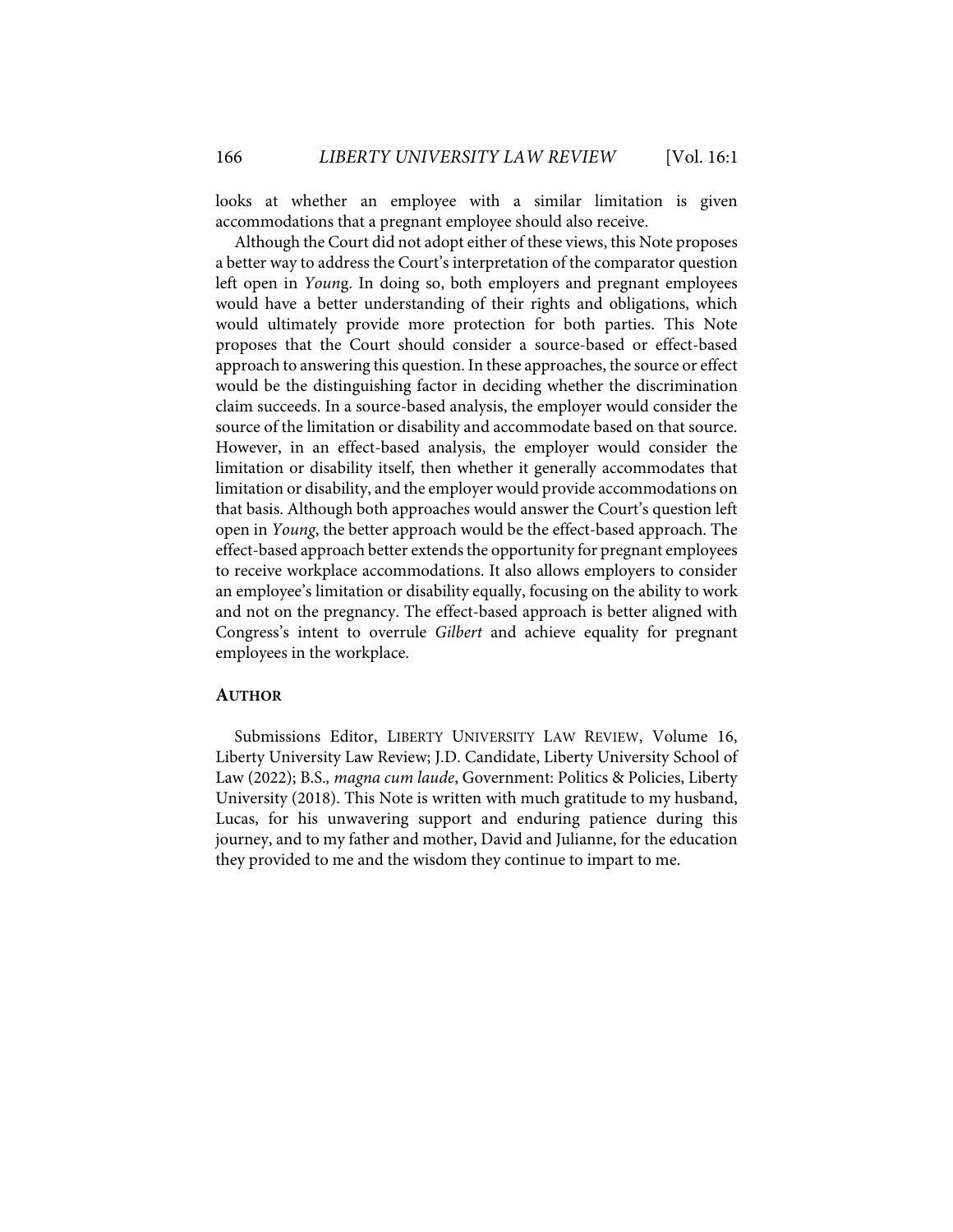#### NOTE

# THE PREGNANCY PROBLEM: RETHINKING WORKPLACE ACCOMMODATION CLAIMS UNDER TITLE VII'S PREGNANCY DISCRIMINATION ACT

#### *Victoria A. Belk Brooks*†

#### I. INTRODUCTION

When pregnancy complications arise for an employee, both the employer and employee must have clarity in their rights and responsibilities regarding reasonable workplace accommodations. Congress created the Pregnancy Discrimination Act (PDA) to expand Title VII's sex discrimination protections to pregnant employees. <sup>1</sup> Under the PDA, pregnant employees can bring a claim against their employers if they are discriminated against on the basis of their pregnancies. <sup>2</sup> Discrimination against pregnant employees may occur in a number of ways; however, this Note examines the discriminatory manner in which employers deny workplace accommodations to pregnant employees. While the PDA protects pregnant employees from discrimination, courts have had difficulty providing a uniform interpretation of the PDA when a pregnant employee brings a disparate treatment claim.3 Although disparate treatment claims for workplace discrimination have been brought under the *McDonnell Douglas* framework since 1973,<sup>4</sup> the Court finally answered the question of whether this framework applies to pregnancy discrimination in *Young v. UPS, Inc*. 5

<sup>†</sup> Submissions Editor, LIBERTY UNIVERSITY LAW REVIEW, Volume 16, Liberty University Law Review; J.D. Candidate, Liberty University School of Law (2022); B.S.*, magna cum laude*, Government: Politics & Policies, Liberty University (2018). This Note is written with much gratitude to my husband, Lucas, for his unwavering support and enduring patience during this journey, and to my father and mother, David and Julianne, for the education they provided to me and the wisdom they continue to impart to me.

<sup>1</sup> Civil Rights Act of 1964, 42 U.S.C. § 2000e-2(a)(1), *amended by* Pub. L. No. 95-555, § 1, 92 Stat. 2076 (1978) (codified at 42 U.S.C. § 2000e(k)).

<sup>2</sup> *See* discussion *infra* Section II.B.2.

<sup>3</sup> *See* discussion *infra* Section II.C.

<sup>4</sup> *See infra* Section II.B.3 (explaining the application of the *McDonnell Douglas*  framework to PDA claims). *See generally* McDonnell Douglas Corp. v. Green, 411 U.S. 792, 802–03 (1973) (holding a disparate treatment claim may be brought under Title VII using a burden-shifting framework in which the plaintiff must establish a prima facie case by an initial showing of discrimination, now known as the *McDonnell Douglas* framework).

<sup>5</sup> *See generally* Young v. UPS, Inc., 575 U.S. 206, 210–12 (2015).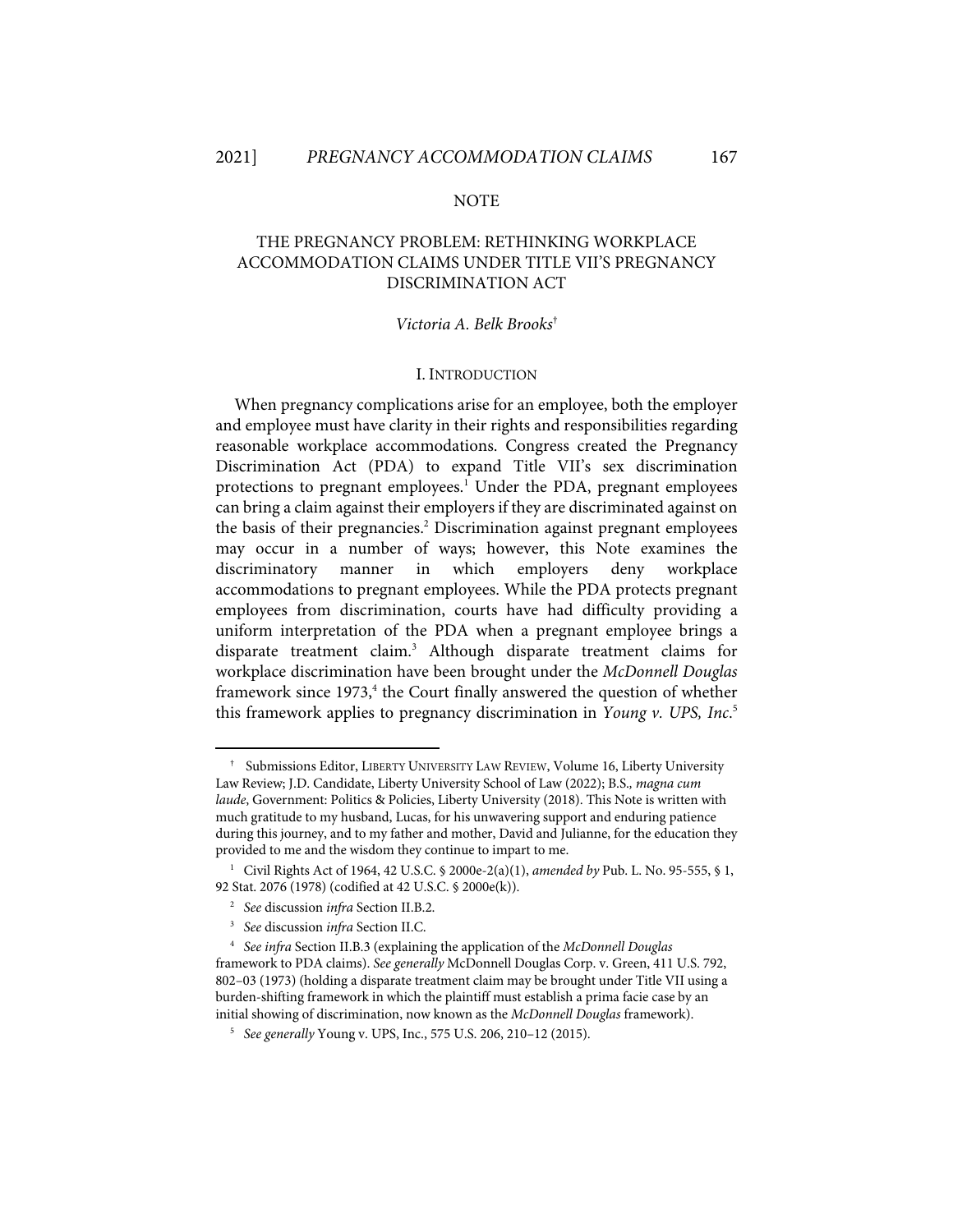However, the Court stopped there, creating a new issue. This issue arises when the court analyzes the employee's claim under the *McDonnell Douglas* framework, which requires the employee to identify and to compare her treatment to similarly situated employees to prove discrimination.<sup>6</sup> Because the PDA does not identify the appropriate employee comparison in its language, $7$  the question of an appropriate comparator has been left to the courts.<sup>8</sup> In light of this, courts have failed to answer this question, and even the Supreme Court in *Young* declined to answer this question.9

Defining a comparator is foundational to understanding whether the denial of workplace accommodations to pregnant employees has occurred in a discriminatory manner. By leaving the comparator question unanswered, the Court left employers exposed to the risk of litigation, and pregnant employees without an understanding of their accommodation rights. This gap in understanding what accommodations are mandated has created a grey area in PDA compliance. Although inconclusive on the matter, the Court's most recent case on this issue, *Young*, considered different interpretations of whom the Act prescribes as a comparator.<sup>10</sup> In *Young*, both the respondent and the petitioner provided comprehensive interpretations of an appropriate comparator.11 Additionally, various scholars and organizations provided solutions of an appropriate comparator in PDA cases.<sup>12</sup> These types of comparators range from nonpregnant peers to those with disabilities as defined in the Americans with Disabilities Act (ADA). <sup>13</sup> However, the Supreme Court's comparator analysis should range beyond specific classes of similar employees. A better solution is to look at the underlying basis of establishing a comparator, such as the distinguishing factor of whether the *source* of the limitation or the *effect* of the limitation is considered. If the source is considered, the employer should decide whether to accommodate the employee by looking at the source of the injury, but if the effect is

<sup>6</sup> *See generally McDonnell Douglas*, 411 U.S. at 802, 804.

<sup>7</sup> *See infra* Section II.B.2.

<sup>&</sup>lt;sup>8</sup> The term "comparator" is used throughout the Note to describe the individual(s) that the employee must use to identify and compare the approval or denial of reasonable accommodations. The comparison then provides a discriminatory presumption that the employer denied reasonable accommodations to the pregnant employee in a discriminatory manner.

<sup>9</sup> *See generally Young*, 575 U.S. at 210, 228.

<sup>10</sup> *Id.*

<sup>11</sup> *See* Brief for Respondent, Young v. UPS, Inc., 575 U.S. 206 (2015) (No. 12-1226); Petitioner's Brief, Young v. UPS, Inc., 575 U.S. 206 (2015) (No. 12-1226).

<sup>12</sup> *See* discussion *infra* Sections II.C, IV.A.1.

<sup>13</sup> *See* discussion *infra* Sections II.C, IV.A.1.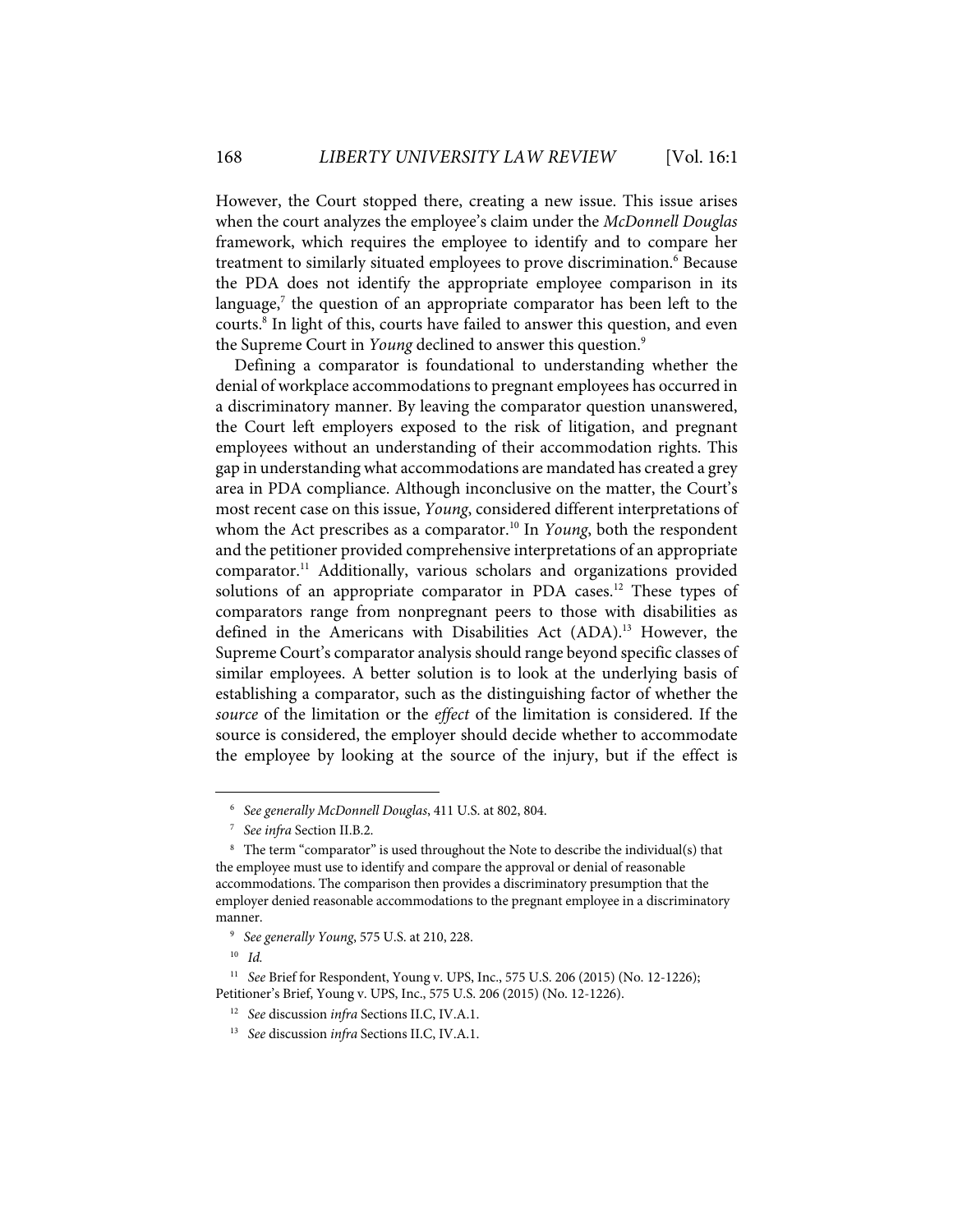considered, the employer should look at the employee's disability and provide accommodations based on the limitations of the disability itself. This Note examines the different interpretations of whom an appropriate comparator is when disparate treatment claims arise out of the denial of reasonable workplace accommodations and provides a clearer solution for employers and employees by answering the comparator question with the source versus effects distinction.

#### II. BACKGROUND

#### A. *Pre-Pregnancy Discrimination Act*

After the 1950s, the number of women participating in the workforce grew exponentially.<sup>14</sup> By 1970, 43% of women were in the workforce, and by 1980, 51% of women were in the workforce. <sup>15</sup> With the growing number of women in the workforce, the battle for equality in the workplace was further complicated by pregnancy.<sup>16</sup> The lack of protection for pregnant women in the workforce dramatically affected women's career opportunities, impacting both their children and their families.<sup>17</sup> Many women were considering the balance between motherhood and working for the first time as the idea of the traditional family evoved alongside the advancement of modern medicine. The increasing proportion of working women with the potential to become working mothers prompted a critical need for each woman to "be fully protected against the harmful effects of unjust employment discrimination on the basis of pregnancy."18

Although there were no explicit legal protections for pregnancy until the PDA was enacted in 1978,<sup>19</sup> women attempted to bring claims under broad Title VII protections.<sup>20</sup> These claims were brought under Title VII's prohibition of discrimination on the basis of sex.<sup>21</sup> The argument that Title VII protected pregnancy stemmed from the idea that "pregnancy" is an inherently female activity that women, as a sex, are affected by, therefore,

<sup>14</sup> U.S. Bureau of Lab. Stat., *Changes in Men's and Women's Labor Force Participation Rates*, U.S. DEP'T OF LAB.(Jan. 10, 2007),

https://www.bls.gov/opub/ted/2007/jan/wk2/art03.htm.

<sup>15</sup> *Id.*

<sup>&</sup>lt;sup>16</sup> STAFF OF S. COMM. ON LAB. AND HUM. RES., 96TH CONG., LEGISLATIVE HISTORY OF THE PREGNANCY DISCRIMINATION ACT OF 1978 PUB. L. 95-555, at III (Comm. Print 1980).

<sup>17</sup> *Id.* at 12.

<sup>18</sup> *Id.* at III.

<sup>19</sup> Civil Rights Act of 1964, 42 U.S.C. § 2000e-2(a)(1), *amended by* Pub. L. No. 95- 555, § 1, 92 Stat. 2076 (1978) (codified at 42 U.S.C. § 2000e(k)).

<sup>20</sup> Gen. Elec. Co. v. Gilbert, 429 U.S. 125, 127–28 (1976).

<sup>&</sup>lt;sup>21</sup> Civil Rights Act of 1964, 42 U.S.C. § 2000 $e(k)$ .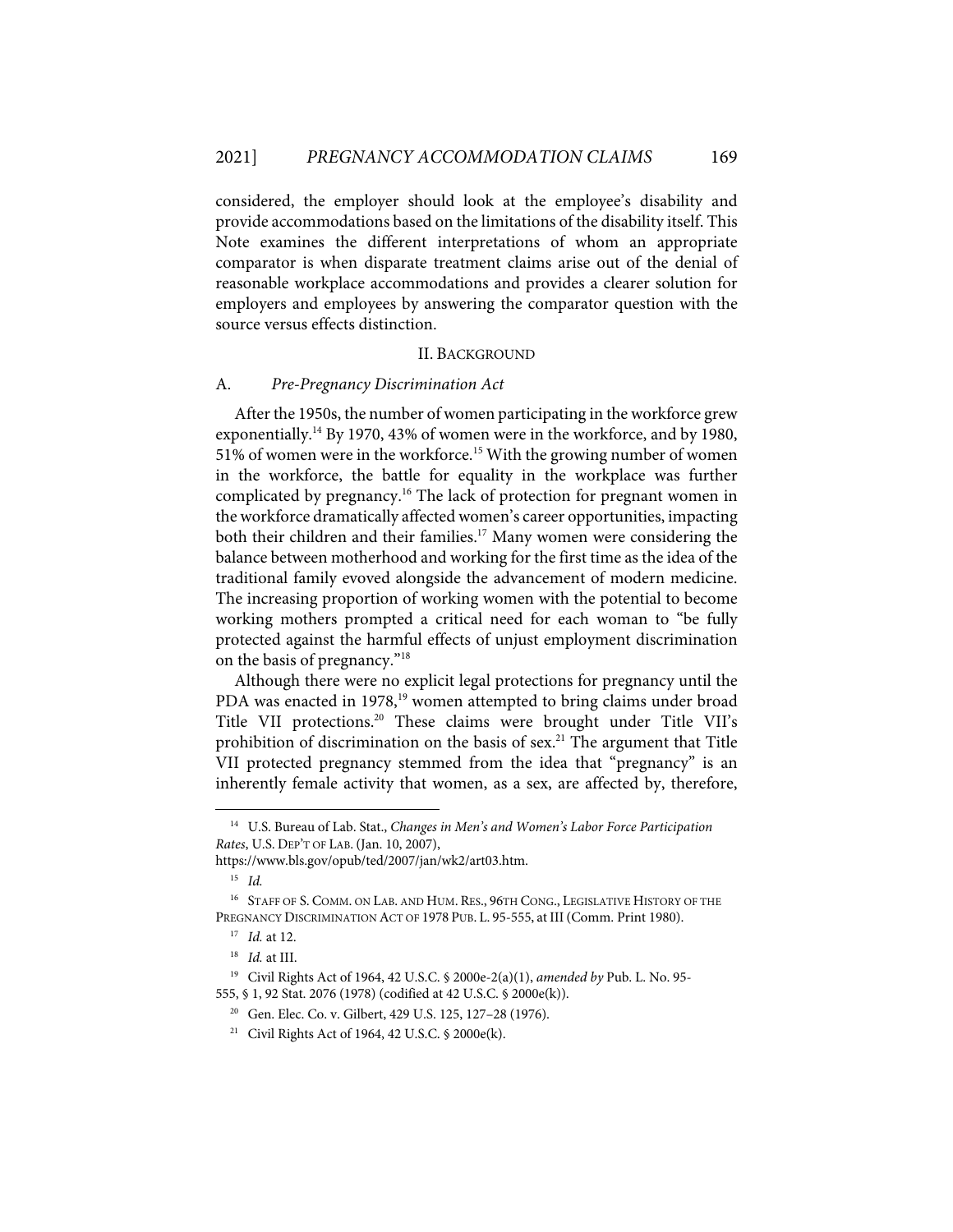resulting in the protection of pregnancy itself.<sup>22</sup> However, it was clear that claims under Title VII could not proceed under this notion when the Supreme Court, in *General Electric Co. v. Gilbert*, held that the exclusion of pregnancy-related disabilities from an employee's disability plan did not constitute sex discrimination under Title VII of the Civil Rights Act of 1964.<sup>23</sup> The Court's decision in *Gilbert* demonstrated the lack of protection that pregnant women had under Title VII and prompted a congressional discussion about women in the workforce and their workplace protections; ultimately, it set in motion new legislation to protect pregnant employees. $^{24}$ 

#### B. *The Pregnancy Discrimination Act*

One year after the decision in *Gilbert*, Congress introduced the Pregnancy Discrimination Act.<sup>25</sup> Congress understood that this legislation was "made necessary" after the Supreme Court's ruling in *Gilbert*. 26

1. Congressional Intent

Senator Williams, the Chairman of the Subcommittee on Labor and principal sponsor of the PDA, considered *Gilbert*"a critical blow" and "major setback in the battle for women's rights."27 He also emphasized in committee hearings the "devasting [economic and social] effects [pregnancy discrimination has] on entire families."<sup>28</sup> The concern was that women disabled by pregnancy would be unable to provide for themselves and their families.<sup>29</sup> The belief surrounding the congressional debates on the Pregnancy Discrimination Act demonstrated congressional enactment of this bill would provide for disability due to pregnancy on an equal basis with other medical disabilities.<sup>30</sup> The Act was intended "to restore basic rights to . . . working women" and "require employers to treat women affected by pregnancy . . . equally for all employment-related purposes."<sup>31</sup>

<sup>30</sup> Id. at 33-34 (statements of Ethel Bent Walsh, Vice Chairman of the EEOC, and Alexis Herman, Dir. of the Women's Bureau for the U.S. Dep't of Lab.).

31 *Id.* at 2.

<sup>22</sup> *Gilbert*, 429 U.S. at 128–29.

*<sup>23</sup> Id*. at 145–46.

<sup>24</sup> *Discrimination on the Basis of Pregnancy: Hearings on S. 995 Before the Subcomm. on Lab. of the S. Comm. on Hum. Res.*, 95th Cong. 1 (1977) [hereinafter *Hearings*].

<sup>25</sup> S. REP. NO. 95-331, at 1–2 (1977).

<sup>26</sup> *Hearings*, *supra* note 24, at 1.

<sup>27</sup> *Id.* at 1, 6.

<sup>28</sup> *Id.* at 1–2.

<sup>29</sup> *Id.* at 2.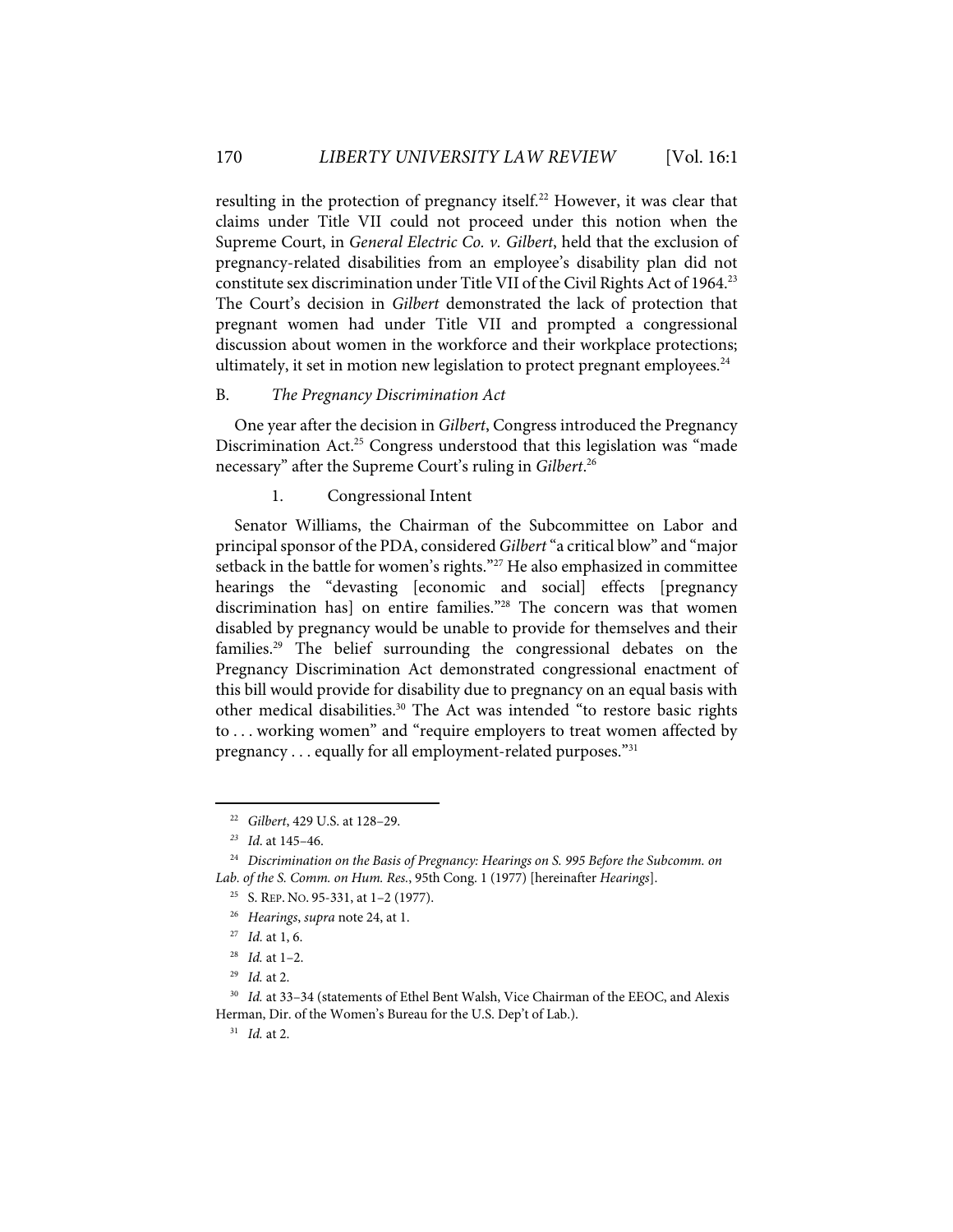#### 2. Language of the Act

On October 31, 1978, the Pregnancy Discrimination Act became law, and Title VII of the Civil Rights Act of 1964 was amended to prohibit sex discrimination on the basis of pregnancy.<sup>32</sup> The Pregnancy Discrimination Act, codified at 42 U.S.C. § 2000e(k), states:

> The terms "because of sex" or "on the basis of sex" include, but are not limited to, because of or on the basis of pregnancy, childbirth, or related medical conditions; and women affected by pregnancy, childbirth, or related medical conditions shall be treated the same for all employmentrelated purposes, including receipt of benefits under fringe benefit programs, as other persons not so affected but similar in their ability or inability to work, and nothing in section 703(h) of this title [§ 2000e-2(h)] shall be interpreted to permit otherwise.<sup>33</sup>

The Act is generally considered to contain two clauses that should be read and interpreted together.<sup>34</sup> The first clause expanded the definition of "'because of sex' or 'on the basis of sex'" to include "because of or on the basis of pregnancy, childbirth, or related medical conditions."35 The second clause of the PDA states that women "shall be treated the same for all employmentrelated purposes . . . as other persons not so affected but similar in their ability or inability to work."36 The second clause provides the basis for pregnant employees to bring discrimination claims against their employer.<sup>37</sup> The need for a comparator to prove a discrimination claim arises from the PDA's language "other persons not so affected but similar in their ability or inability to work."38 When applied to disparate treatment claims, this language is interpreted to require the plaintiff to provide evidence that shows the employer intentionally treated the employee less favorably because of the

<sup>32</sup> Civil Rights Act of 1964, 42 U.S.C. § 2000e-2(a)(1), *amended by* Pub. L. No. 95- 555, § 1, 92 Stat. 2076 (1978) (codified at 42 U.S.C. § 2000e(k)).

<sup>33</sup> *Id.*

<sup>34</sup> *See generally* Young v. UPS, Inc., 575 U.S. 206, 212 (2015).

<sup>35</sup> Civil Rights Act of 1964, 42 U.S.C. § 2000e-2(a)(1), *amended by* Pub. L. No. 95-

<sup>555,</sup> § 1, 92 Stat. 2076 (1978) (codified at 42 U.S.C. § 2000e(k)).

<sup>36</sup> *Id.*

<sup>37</sup> *See generally Young*, 575 U.S. at 212.

<sup>38</sup> Civil Rights Act of 1964, 42 U.S.C. § 2000e-2(a)(1), *amended by* Pub. L. No. 95-

<sup>555,</sup> § 1, 92 Stat. 2076 (1978) (codified at 42 U.S.C. § 2000e(k)).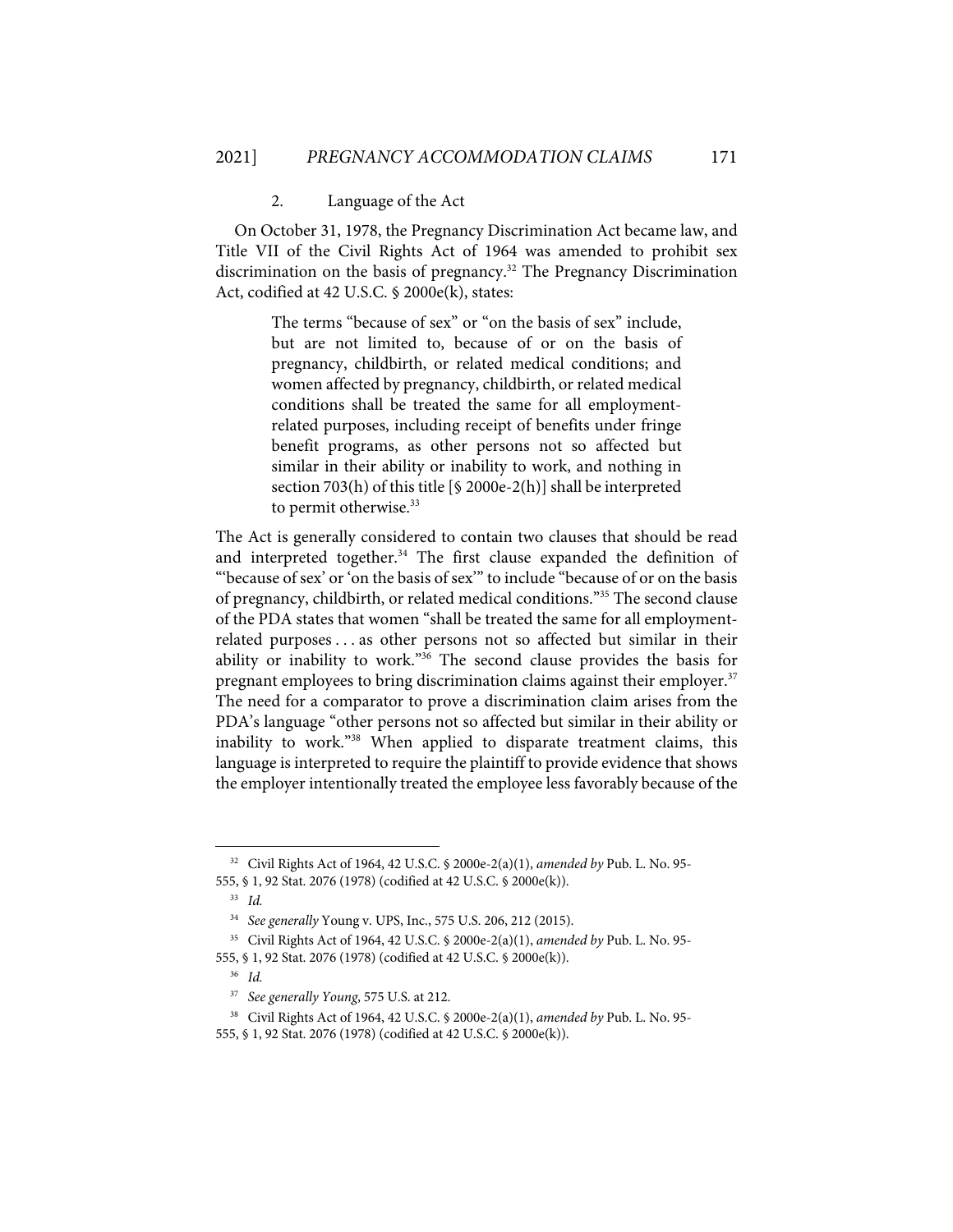employee's protected trait-pregnancy.<sup>39</sup>

# 3. *McDonnell Douglas*' Application to Claims Under the PDA

The *McDonnell Douglas* framework is used to analyze disparate treatment claims under the PDA, and the Court affirmed this use in *Young*. <sup>40</sup> The *McDonnell Douglas* framework requires the employee to show "that she belongs to the protected class, that she sought accommodation, that the employer did not accommodate her, and that the employer did accommodate others 'similar in their ability or inability to work'" to establish a prima facie case of discrimination.<sup>41</sup> Once the employee has provided evidence to establish all four requirements, the employer has the opportunity "to justify its refusal to accommodate the plaintiff by relying on 'legitimate, nondiscriminatory' reasons for denying her accommodation."42 The employee may rebut the employer's reason for denying an accommodation by showing it was a pretext for discrimination.<sup>43</sup>

Employees bringing PDA claims have a difficult time surviving summary judgment because the employee, under the *McDonnell Douglas* framework, is unable to establish a *comparator* (one who is similar in ability or inability to work).<sup>44</sup> Without the ability to establish a comparator, the employee is unable to establish a prima facie case of discrimination and the employee's case is dismissed. The broad comparison language used in the Act has prompted an uphill court battle for most women seeking relief under it. If a comparator had been defined in the PDA, the courts would look to the employee for their analysis of whether a prima facie case had been made. A clear understanding of who is an appropriate comparator is vital to the survival of disparate treatment claims under the PDA. Since this issue has been left to the courts to decide, there has been a lack of uniformity in their interpretation.<sup>45</sup>

#### C. *Circuit Split: Narrow vs. Broad Interpretation of the Act*

Since the PDA's enactment, courts have varied their interpretations of

<sup>39</sup> *Young*, 575 U.S. at 210.

<sup>40</sup> *Id.* at 213.

<sup>41</sup> *Id*. at 229 (quoting McDonnell Douglas Corp. v. Green, 411 U.S. 792, 802 (1973)).

<sup>42</sup> *Id.* (quoting *McDonnell Douglas*, 411 U.S. at 802).

<sup>43</sup> *Id.* 

<sup>44</sup> *See id.*

<sup>45</sup> *See generally* Young v. UPS, Inc., 784 F.3d 192 (4th Cir. 2013), *rev'd*, 575 U.S. 206 (2015); Ensley-Gaines v. Runyon, 100 F.3d 1220 (6th Cir. 1996); Troupe v. May Dept. Stores Co., 20 F.3d 734 (7th Cir. 1994); EEOC v. Horizon/CMS Healthcare Corp., 220 F.3d 1184 (10th Cir. 2000); Spivey v. Beverly Enters., Inc., 196 F.3d 1309 (11th Cir. 1999).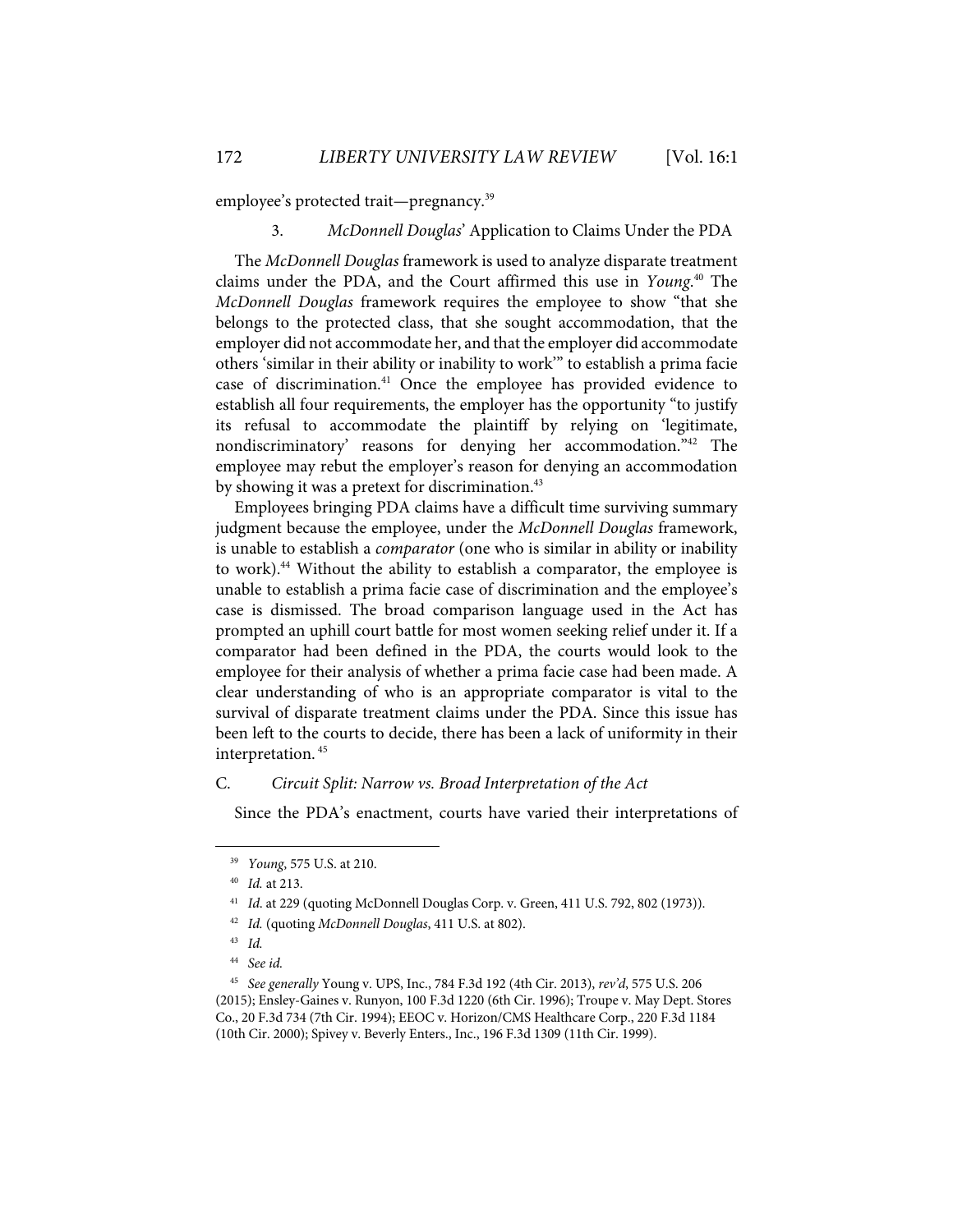who the identity of the "similarly situated" person is.<sup>46</sup> Two main interpretations have emerged from the courts. The first interpretation is narrow and has been adopted by the Fourth, Fifth, Seventh, and Eleventh Circuits. <sup>47</sup> This interpretation is considered "narrow" because the comparator is a nonpregnant employee.<sup>48</sup> These courts consider treatment of a pregnant employee to be nondiscriminatory when the pregnancy is not a factor in accommodating the employee.<sup>49</sup> The narrow interpretation allows employers to implement pregnancy-blind or pregnancy-neutral policies that prohibit an employer from distinguishing between pregnant and nonpregnant employees of similar ability.<sup>50</sup> This interpretation also allows employers to distinguish between two employees' accommodations, <sup>51</sup> if, for example, both employees suffer a significant injury.<sup>52</sup>

The broad interpretation of the second clause of the PDA has been adopted by the Sixth, Eighth, and Tenth Circuits. <sup>53</sup> This interpretation requires the employer to treat a pregnant employee's disability the same as a

<sup>48</sup> *See Young*, 784 F.3d at 204; *Urbano*, 138 F.3d at 207; *Troupe*, 20 F.3d at 738; *Spivey*, 136 F.3d at 1313.

49 *Young*, 784 F.3d at 201–02; Reeves v. Swift Transp. Co., 446 F.3d 637, 641 (6th Cir. 2006); *Young*, 575 U.S. at 242–43 (Scalia, J., dissenting).

52 *Id*. at 218, 227.

<sup>46</sup> *See* Civil Rights Act of 1964, 42 U.S.C. § 2000e-2(a)(1), *amended by* Pub. L. No. 95- 555, § 1, 92 Stat. 2076 (1978) (codified at 42 U.S.C. § 2000e(k)).

<sup>47</sup> *See Young*, 784 F.3d at 204 (holding that the employer's pregnancy-blind policy did not violate the PDA); Urbano v. Cont'l Airlines, Inc., 138 F.3d 204, 207 (5th Cir. 1998) (stating that there is not "an affirmative obligation on employers to grant preferential treatment to pregnant women"); *Troupe*, 20 F.3d at 738 (holding that the PDA does not require employers to provide accommodations to pregnant women in their place of employment; it only requires employees to "ignore an employee's pregnancy"); *Spivey*, 196 F.3d at 1313 (stating that an employer could "provide an accommodation to employees injured on the job without extending this accommodation to pregnant employees" because "[u]nder the PDA, the employer must ignore an employee's pregnancy and treat her 'as well as it would have if she were not pregnant'" (quoting Piraino v. Int'l Orientation Res., Inc., 84 F.3d 270, 274 (7th Cir. 1996))).

<sup>50</sup> *Young*, 784 F.3d at 201.

<sup>51</sup> *Young*, 575 U.S. at 224.

<sup>53</sup> Ensley-Gaines v. Runyon, 100 F.3d 1220, 1226 (6th Cir. 1996) (holding that a plaintiff may prove discriminatory practices by establishing that similarly situated employees with disabilities received preferential treatment); Deneen v. Nw. Airlines, Inc., 132 F.3d 431, 437 (8th Cir. 1998) (stating that the "relevant question in a pregnancy discrimination case is whether the employer treated the pregnant plaintiff 'differently than nonpregnant employees'"); EEOC v. Horizon/CMS Healthcare Corp., 220 F.3d 1184, 1200 (10th Cir. 2000) (holding that a prima facie discrimination case may be brought when nonpregnant employees who have suffered an off the job injury are offered accommodations and a plaintiff with pregnancy-related injuries is not).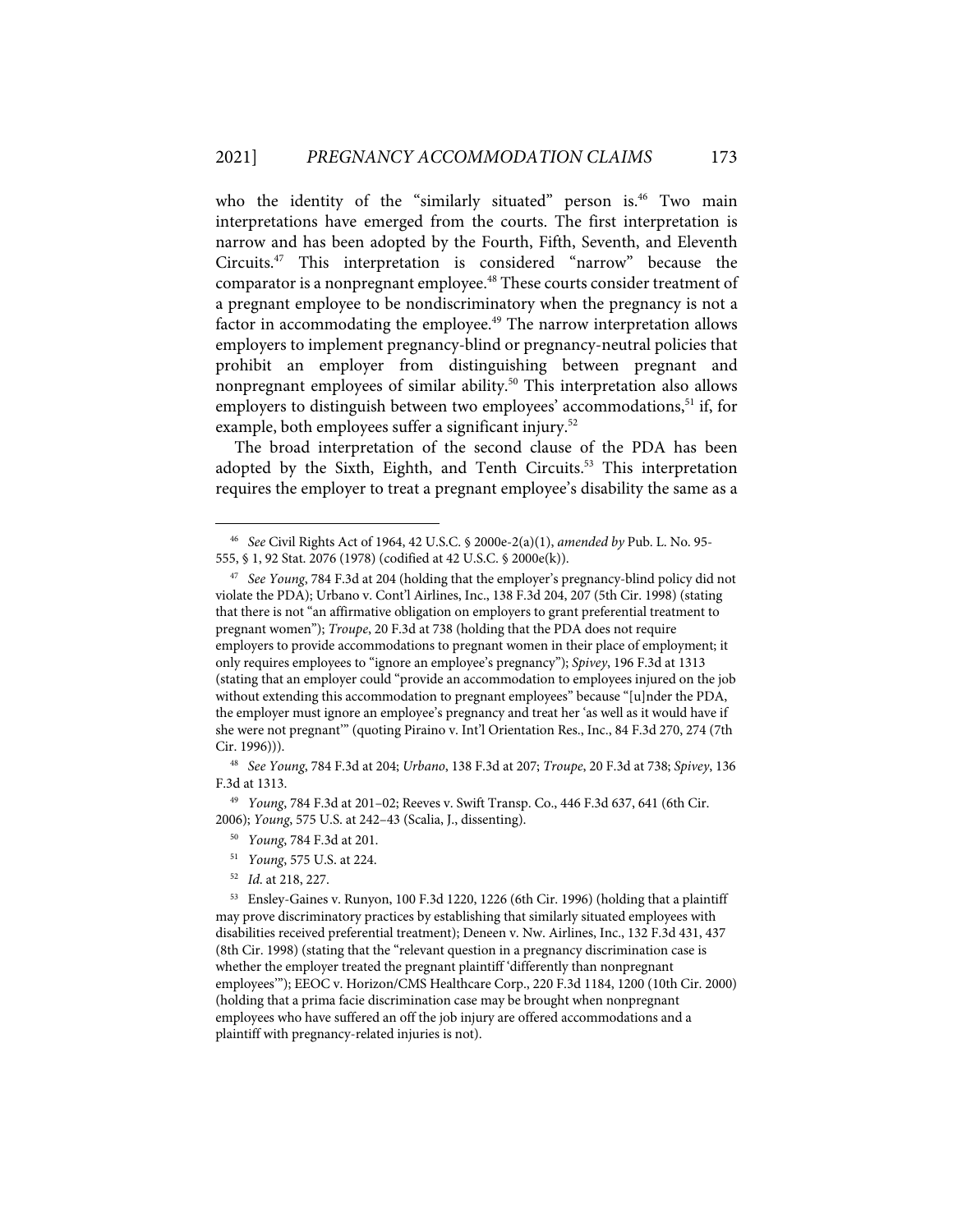nonpregnant employee's disability when the nonpregnant employee is similar in ability or inability to perform the same job functions.<sup>54</sup> An employer must not distinguish between the sources of the disabilities; instead, if the employer accommodates one employee's disability, it must accommodate a disability that arises from pregnancy.<sup>55</sup> The United States Court of Appeals for the Sixth Circuit interprets the comparator to be one who receives accommodations and is similar in inability to work, meaning the court considered the disability itself and the manifestations of it, not the fact that it resulted from the pregnancy.<sup>56</sup>

> 1. The Court's Attempt to Resolve a Circuit Split: *Young v. UPS, Inc.*

After decades of litigating claims under the PDA, the Supreme Court granted certiorari on the Fourth Circuit's most recent ruling on pregnancy discrimination.<sup>57</sup> The Supreme Court had the opportunity to resolve this circuit split and provide a better understanding of workplace accommodations for employees and employers.<sup>58</sup> It was time for the Court to take on this issue; as of March 2014, close to 71% of women in the workforce were mothers with children under eighteen. <sup>59</sup> Ultimately, close to threefourths<sup>60</sup> of women in the workforce have been or would be impacted regarding their right to be free from pregnancy-based discrimination in the workforce. On the other hand, this means that most of these women's employers would also be affected by how the law treats pregnancy discrimination. By resolving the split, pregnant employees would have clarity in understanding their right to accommodations and legal protections under the PDA. Employers and businesses would also benefit from clarity in understanding the obligations to their employees because it would allow them to allocate finances for reasonable accommodations, educate their

<sup>54</sup> *See Ensley-Gaines*, 100 F.3d at 1226; *Deneen*, 132 F.3d at 437; *Horizon*, 220 F.3d at 1199, 1200.

<sup>55</sup> *Young*, 575 U.S. at 224.

<sup>56</sup> *Ensley-Gaines*, 100 F.3d at 1226.

<sup>57</sup> *Young*, 575 U.S. at 206.

<sup>58</sup> Joanna L. Grossman & Deborah L. Brake, *Afterbirth: The Supreme Court's Ruling in*  Young v. UPS *Leaves Many Questions Unanswered*, VERDICT: LEGAL ANALYSIS & COMMENT FROM JUSTIA (Apr. 20, 2015), https://verdict.justia.com/2015/04/20/afterbirth-the-supremecourts-ruling-in-young-v-ups-leaves-many-questions-unanswered.

<sup>59</sup> U.S. Bureau of Lab. Stats., *Women in the Labor Force: A Databook*, U.S. DEP'T OF LAB. at 2 (Dec. 2015), https://www.bls.gov/opub/reports/womens-databook/archive/women-inthe-labor-force-a-databook-2015.pdf.

<sup>60</sup> *Id.*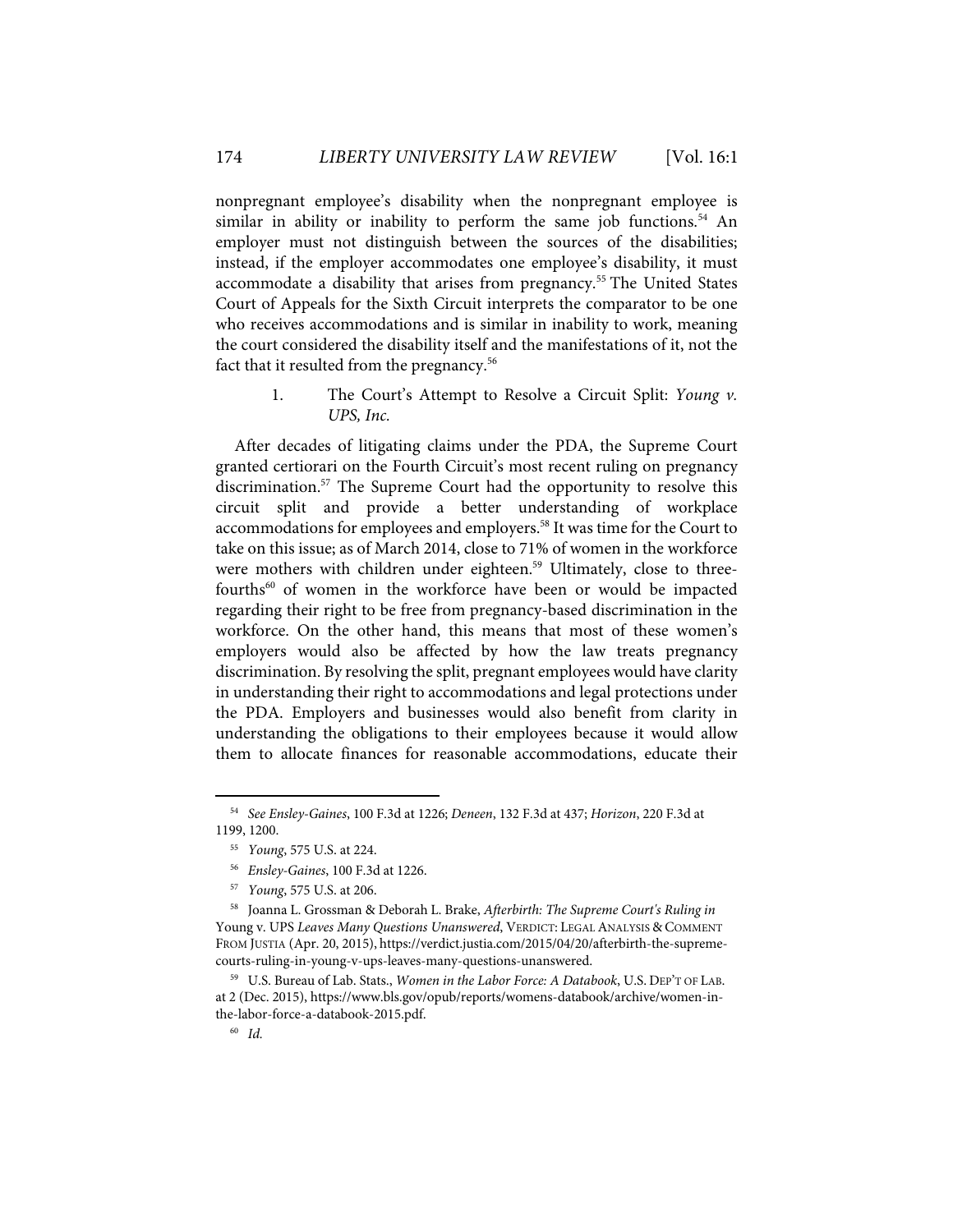managers, and avoid litigation. *Young* represents the Court's latest attempt to clarify the meaning of the PDA for the thousands of employees and employers that litigate pregnancy discrimination claims each year.<sup>61</sup>

#### III. *YOUNG V. UPS, INC*.

#### A. *Background and State Court Proceedings*

Peggy Young was an employee for United Parcel Service (UPS).<sup>62</sup> She began her employment in 1999 and became a driver by 2002.<sup>63</sup> As a driver, she was assigned to pick up and deliver packages that arrived by air carrier.<sup>64</sup> Drivers in this position were required to load and unload their trucks when picking up and making deliveries.<sup>65</sup> UPS has a seventy-pound lifting requirement for its employees in Young's position.<sup>66</sup> After Young had suffered two unsuccessful rounds of in vitro fertilization, she became pregnant.67 In September 2006, she informed her supervisor with a note from her doctor stating "she should not lift more than twenty pounds for the first twenty weeks of her pregnancy and not more than ten pounds thereafter."<sup>68</sup> UPS's occupational health manager explained to Young that UPS's policy stated that she could not to continue work if she had a twenty-pound lifting restriction.<sup>69</sup>

However, Young tried to continue working with the help of other UPS employees that agreed to assist her.<sup>70</sup> After Young received another note regarding her lifting restrictions, she informed her supervisor again of the twenty-pound restriction and requested "light duty work."71 Young's supervisor concluded that she "was unable to perform the essential functions of her job and was ineligible for light duty assignment."72 The supervisor explained that UPS only "offered light duty for those with on-the-job injuries,

<sup>61</sup> *See Pregnancy Discrimination Charges FY 2010–FY 2020*, EEOC,

https://www.eeoc.gov/statistics/pregnancy-discrimination-charges-fy-2010-fy-2020 (last visited Sept. 16, 2021).

<sup>62</sup> Young v. UPS, Inc., 784 F.3d 192, 195 (4th Cir. 2013), *rev'd*, 575 U.S. 206 (2015).

<sup>63</sup> *Id.*

<sup>64</sup> *Id.*

<sup>65</sup> *Id.*

<sup>66</sup> *Id.*

<sup>67</sup> *Id.*

<sup>68</sup> *Young*, 784 F.3d at 195.

<sup>69</sup> *Id.*

<sup>70</sup> *Id.*

<sup>71</sup> *Id.* at 196.

<sup>72</sup> *Id.*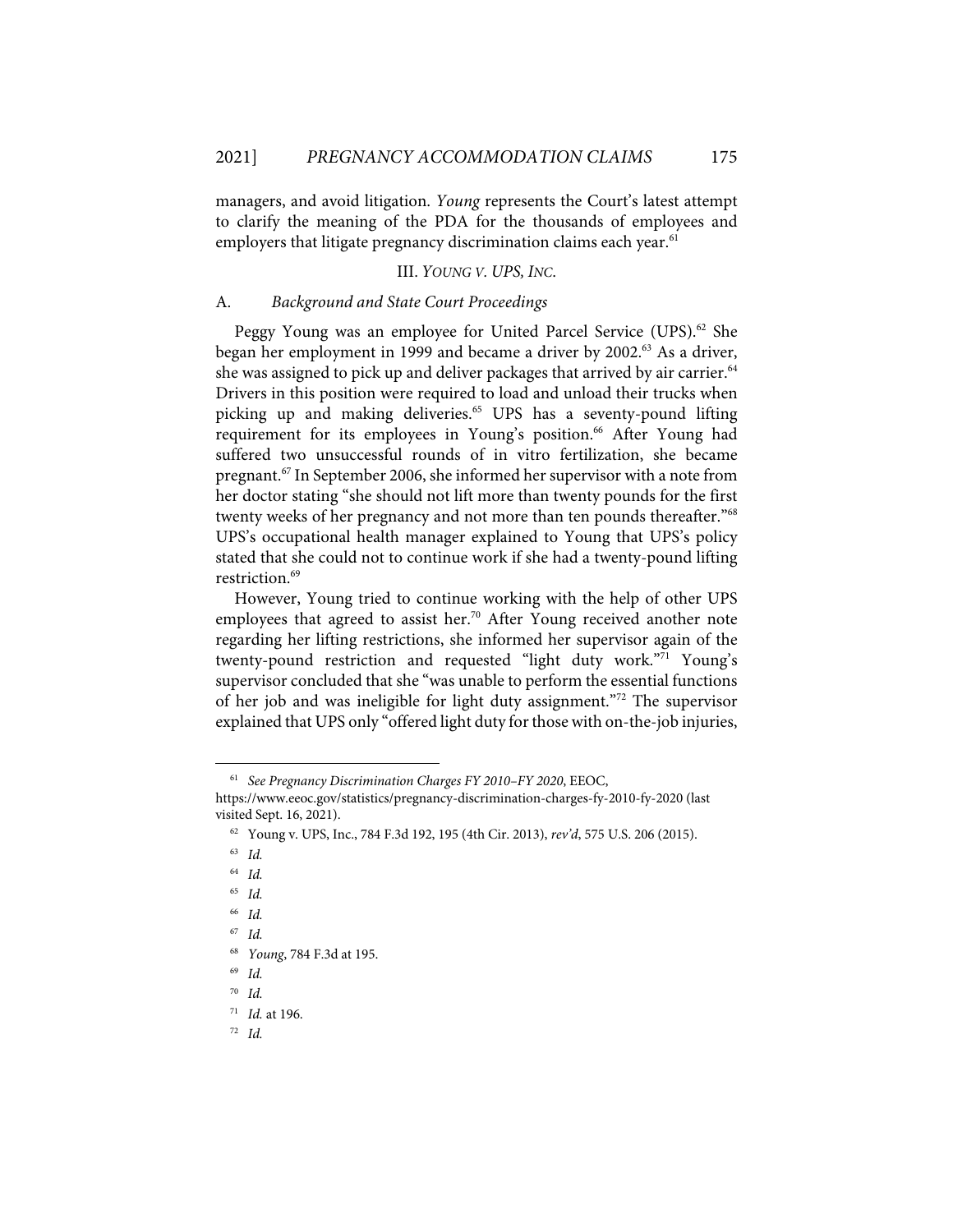those accommodated under the ADA, and those who had lost D[epartment] O[f] T[ransportation (DOT)] certification, but not for pregnancy."73 Young wanted to continue working, so she approached the division manager who dismissed her desire to continue working by explaining "she was 'too much of a liability' while pregnant and that she 'could not come back . . . until [she] was no longer pregnant."<sup>74</sup> Young's unpaid leave under the Family and Medical Leave Act expired in November 2006 since she had used it for her attempts to become pregnant, so she decided to take an extended leave of absence in which she received no pay and eventually lost her medical insurance.75 By May 2007, Young had given birth and returned to work for UPS.76 Young filed allegations of "discrimination on the basis of . . . pregnancy" with the Equal Employment Opportunity Commission (EEOC) in July 2007.77 By September 2008, the EEOC issued a right to sue letter.78 Young filed suit against UPS in October 2008.79 Thereafter, the court granted summary judgment for UPS.<sup>80</sup> The district court concluded that under the *McDonnell Douglas* framework, Young failed to establish a claim because she could not identify a "similarly situated comparator who received more favorable treatment than she did.<sup>"81</sup> Young subsequently appealed the district court ruling.<sup>82</sup>

The Fourth Circuit considered the "core contention" of Young's claim to be "the UPS policy limiting light duty work to some employees—those injured on-the-job, disabled within the meaning of the ADA, or who have lost their DOT certification—but not to pregnant workers like Young violates the PDA's command to treat pregnant employees the same" under the PDA's second clause.<sup>83</sup> Young contended this was discriminatory because the PDA requires employers to treat their employees "as other persons not so affected but similar in their ability or inability to work."84 The Fourth Circuit concluded that she could not fulfill the last element of the *McDonnell Douglas*

- 83 *Id.* at 200–01.
- 84 *Id.* (quoting 42 U.S.C. § 2000e(k)).

<sup>73</sup> *Id.*

<sup>74</sup> *Young*, 784 F.3d at 197.

<sup>75</sup> *Id.*

<sup>76</sup> *Id.*

<sup>77</sup> *Id.*

<sup>78</sup> *Id.*

<sup>79</sup> *Id.*

<sup>80</sup> *Young*, 784 F.3d at 197.

<sup>81</sup> *Id.* at 197–98.

<sup>82</sup> *Id.* at 198.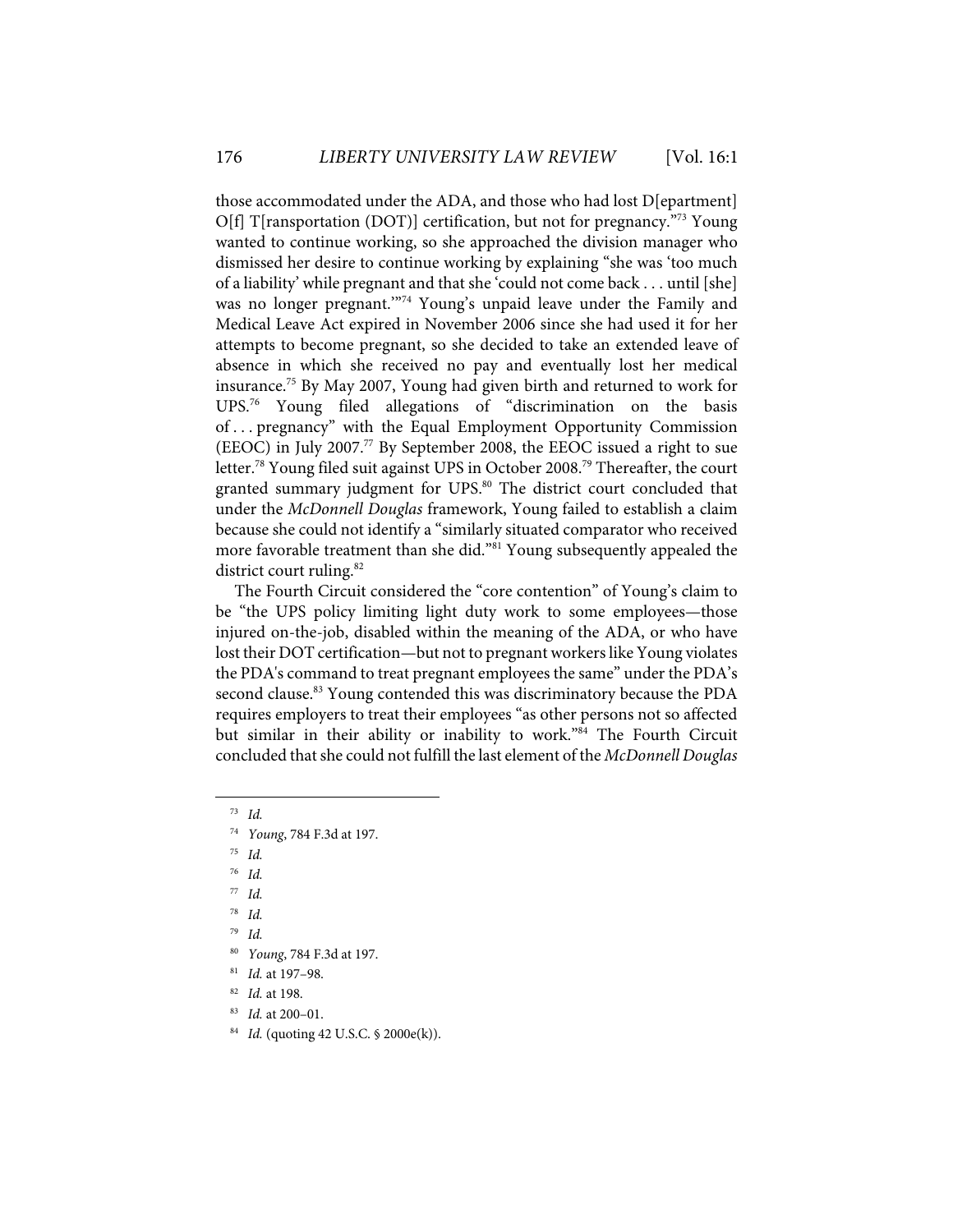framework because she could not "establish that similarly situated employees received more favorable treatment than she did, and therefore [could not] establish the fourth element of the prima facie case for pregnancy discrimination."85 The court refused to adopt Young's definition of an appropriate comparator under the ADA; instead the court reasoned that she was "not similar in her 'ability or inability to work' to an employee disabled within the meaning of the ADA  $\ldots$  or injured on the job."<sup>86</sup> The court further reasoned, "Young is dissimilar to an employee disabled under the ADA for the same reason she herself was not disabled: her lifting limitation was temporary and not a significant restriction on her ability to perform major life activities."87 As a result, the Fourth Circuit affirmed the district court's holding that UPS's "neutral, pregnancy-blind policy" was lawful under the PDA.<sup>88</sup> The Supreme Court granted certiorari to hear Young's case in 2014.<sup>89</sup>

#### B. *Petitioner's Argument vs. Respondent's Argument*

Petitioner and Respondent argued for widely differing interpretations of the appropriate PDA comparator in their briefs. Each party disagreed on how to interpret and apply the PDA's second clause as it refers to "other persons not so affected but similar in their ability or inability to work."<sup>90</sup> The Court considered both interpretations but declined to adopt either of them in *Young*. 91

#### 1. Petitioner's Argument

Young's position on the interpretation of the PDA aligns with the broader interpretation among the circuits. Her brief stated that "the PDA's second clause requires an employer to provide the same accommodations to workplace disabilities caused by pregnancy that it provides to workplace disabilities that have other causes but have a similar effect on the ability to work."92 Young argued that the second clause functions to ensure that when an employer accommodates one subset of workers with disabilities, the PDA requires pregnant employees of similar ability to also receive

<sup>85</sup> *Id.* at 206.

<sup>86</sup> *Young*, 784 F.3d at 205.

<sup>87</sup> *Id.*

<sup>88</sup> *Id.* at 205–06.

<sup>89</sup> Young v. UPS, Inc., 784 F.3d 192 (4th Cir. 2013), *cert. granted*, 573 U.S. 957 (2014) (No. 12-1226).

<sup>90 42</sup> U.S.C. § 2000e(k).

<sup>91</sup> Young v. UPS, Inc., 575 U.S. 206, 220–21 (2015).

<sup>92</sup> Petitioner's Brief, *supra* note 11, at 23.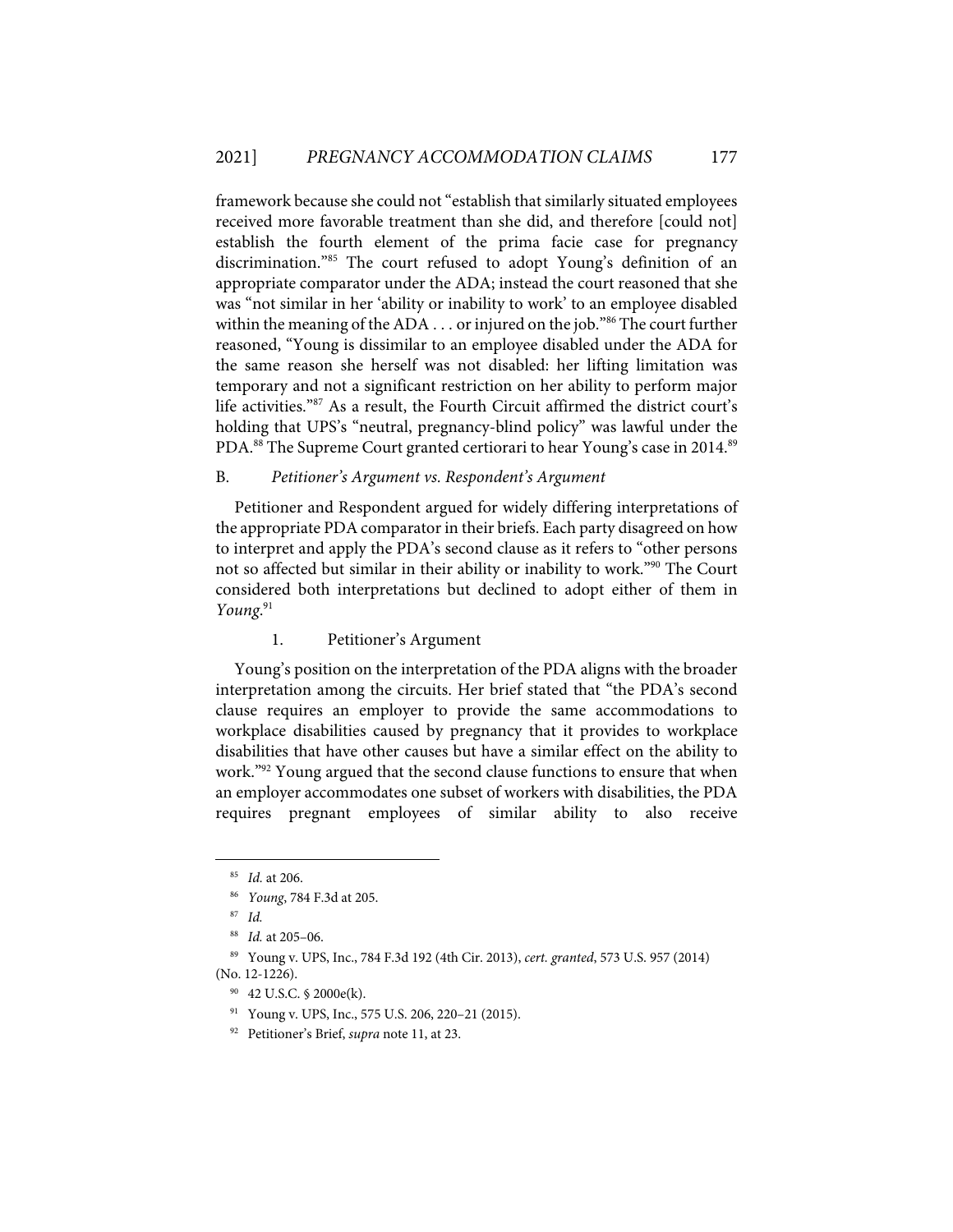accommodations.<sup>93</sup> By contrast, if an employer accommodates none of its workers, then it does not have to accommodate pregnant women.<sup>94</sup> The main distinction is that employers must treat pregnant employees the same as other groups of similar workers.95 Young supported her argument with the general meaning of the statutory text, in which the phrase "as other persons" plainly means that "when an employer accommodates a group of workers, it must give pregnant workers with similar limitations the same treatment."96

The Petitioner then provided the Court with options of a similar comparator that could be used in its analysis.<sup>97</sup> The brief presented three categories that Young could have been compared to in this case; however, the most relevant and broadly applicable was comparing Young's disability to those covered by the ADA.<sup>98</sup> The Petitioner summed up her argument by stating that:

> If her lifting restriction had resulted from an ADAqualifying disability, UPS would have offered Young accommodated work. But because her restriction resulted from her pregnancy—which is not an "impairment" and thus cannot be an ADA disability, see 29 C.F.R. Pt. 1630 App. § 1630.2(h)—the company refused to provide her the same treatment. That violates the plain text of the PDA.<sup>99</sup>

According to Young, the relevant question under the PDA should have been whether she was similar to other employees.<sup>100</sup> Because the PDA does not prescribe an inquiry into whether a disability was temporary or affected an employee's major life activities, Young argued that the scope of inquiry should end with whether she is like other employees under the PDA.<sup>101</sup>

2. Respondent's Argument

Respondent, UPS, argued that the Court should adopt the narrower interpretation of the PDA's second clause.<sup>102</sup> "Under this view, courts would compare the accommodations an employer provides to pregnant women

<sup>93</sup> *Id*. at 29.

<sup>94</sup> *Id*.

<sup>95</sup> *Id*.

<sup>96</sup> *Id*. at 30.

<sup>97</sup> *Id*. at 30–45.

<sup>98</sup> Petitioner's Brief, *supra* note 11, at 30–45.

<sup>99</sup> *Id.* at 38.

<sup>100</sup> *Id*. at 39.

<sup>101</sup> *Id.*

<sup>102</sup> *Young*, 575 U.S. at 221.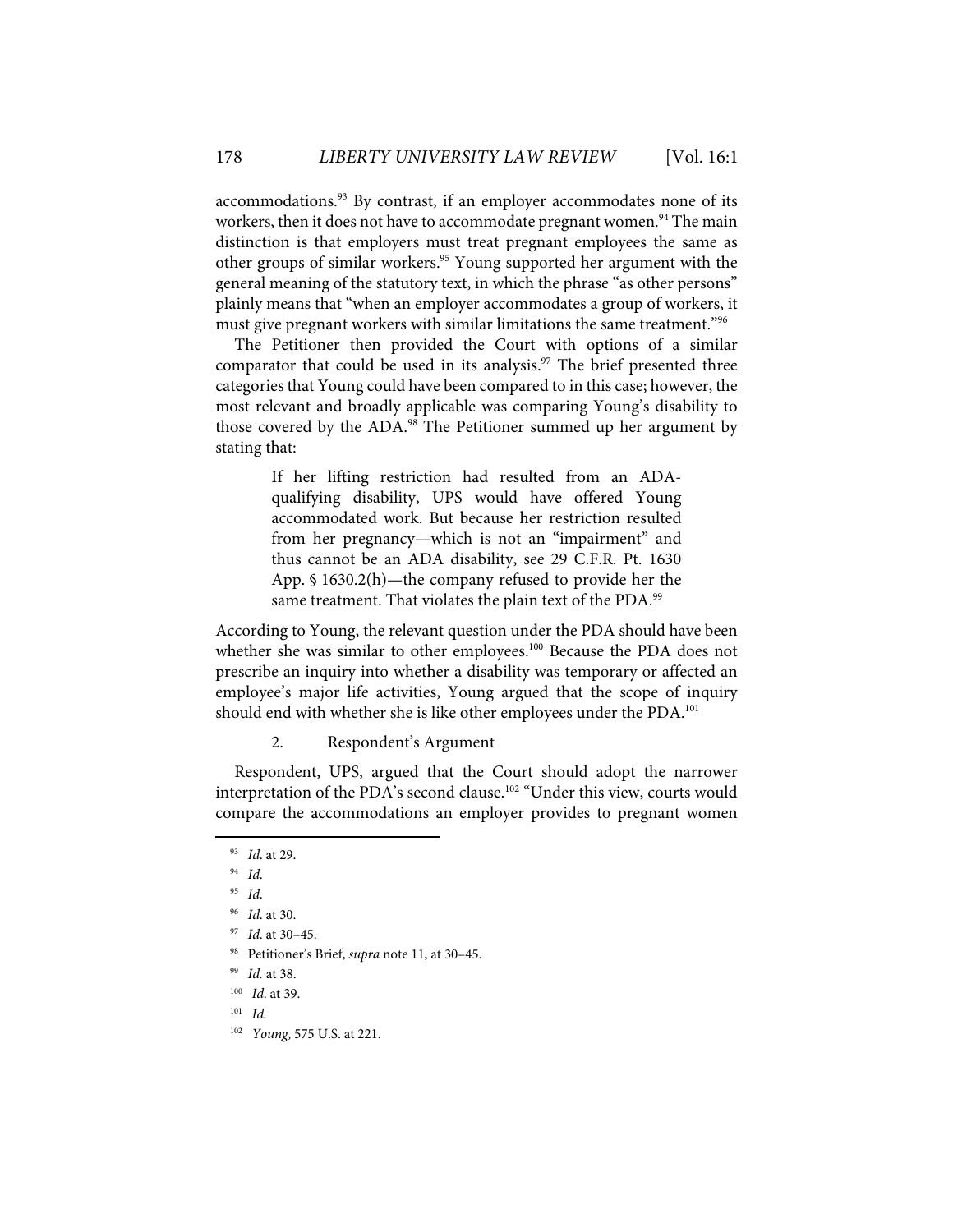with the accommodations it provides to others within a facially neutral category (such as those with off-the-job injuries) to determine whether the employer has violated Title VII."<sup>103</sup> UPS argued that allowing only pregnant women who fell within a disability category to receive accommodations was a nondiscriminatory policy.<sup>104</sup> The manager testified that she had never authorized light-duty assignments for off-the-job injuries unless it was an ADA qualifying disability.<sup>105</sup> Therefore, Young's injury from pregnancy fell within the same classification as an employee with an off-the-job injury that UPS would not accommodate.<sup>106</sup> UPS maintained that its reasoning for not giving accommodations was that it created a "pregnancy-blind policy" as required by the PDA.107

UPS reiterated that the PDA does not mandate that employers accommodate special treatment for pregnant employees.108 They argued that the statute's ordinary and plain meaning is unclear in defining the comparator and is only clear on allowing disparate treatment and disparate impact claims to be brought by pregnant women.<sup>109</sup> UPS also argued that each branch of government supported the narrow interpretation: courts have held that pregnancy neutral policies are nondiscriminatory; Congress has yet to adopt positive law regarding accommodations; and, on behalf of the executive branch, the Department of Justice stated the PDA is only an expansion on the definition of sex.<sup>110</sup>

- C. *The Decision*
	- 1. Majority Opinion

The majority opinion adopted neither Respondent's nor Petitioner's arguments.<sup>111</sup> The Court stated that Young's view was too broad and ultimately would grant pregnant women "'most-favored-nation' status."112 Whereas, the Court found that UPS's interpretation failed to satisfy the congressional object of overturning *Gilbert*, in which the distinguishing

<sup>103</sup> *Id.*

<sup>104</sup> Brief for Respondent, *supra* note 11, at 5–6.

<sup>105</sup> *Id.* at 5.

<sup>106</sup> *Id.* at 6.

<sup>107</sup> *Id.* at 9.

<sup>108</sup> *Id.*

<sup>109</sup> *Id.* at 26–27.

<sup>110</sup> Brief for Respondent, *supra* note 11, at 13–16.

<sup>111</sup> Young v. UPS, Inc., 575 U.S. 206, 220–21 (2015).

<sup>112</sup> *Id.* at 221.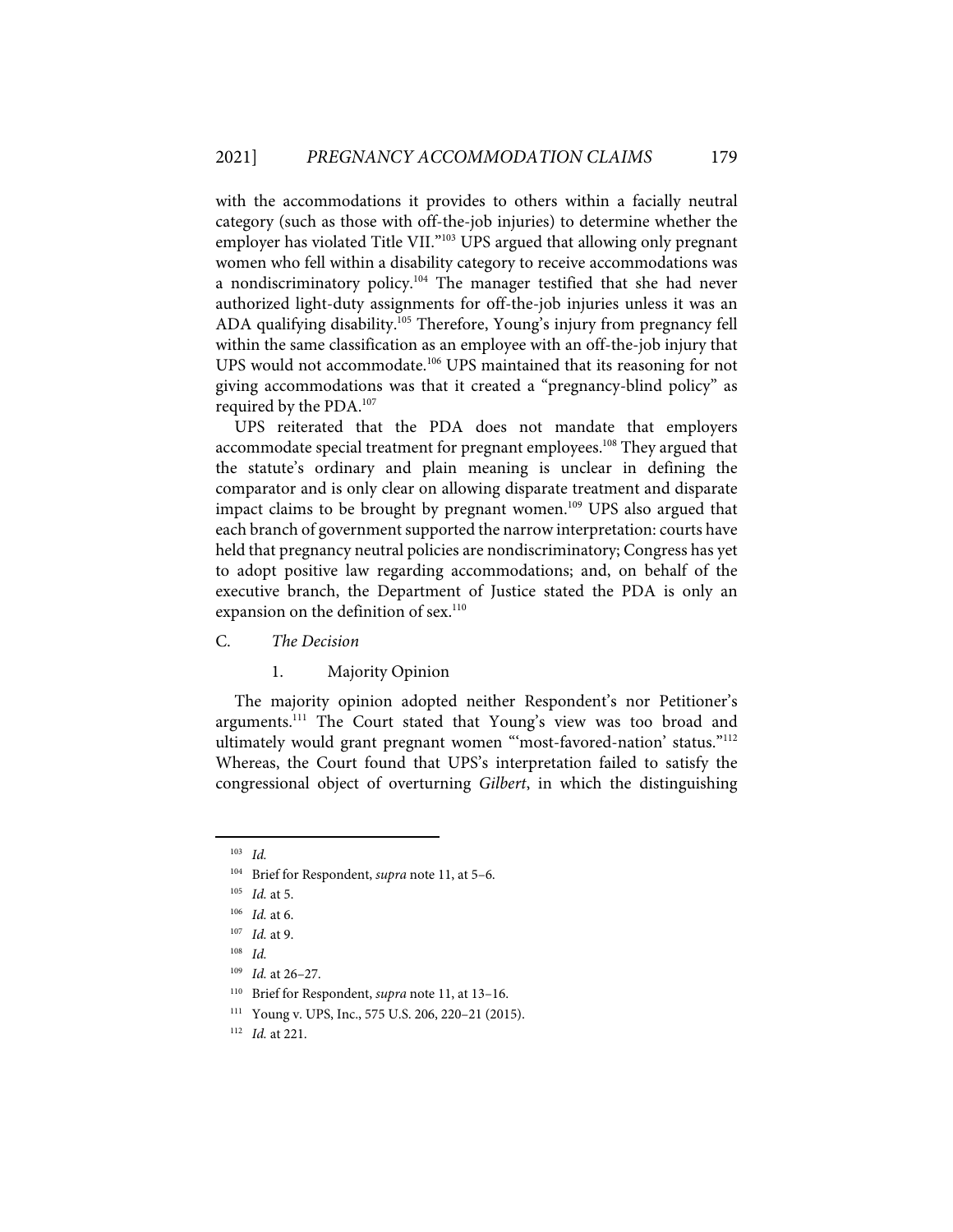factor was based on a "neutral ground."<sup>113</sup> The Court's analysis centered around applying the *McDonnell Douglas* framework to claims brought under the PDA based on circumstantial evidence.<sup>114</sup> The Court held that if an employee brings a disparate treatment claim under the PDA, she must show "that she belongs to the protected class, that she sought accommodation, that the employer did not accommodate her, and that the employer did accommodate others 'similar in their ability or inability to work.'"115 Once the employee establishes these four elements, "[t]he employer may then seek to justify its refusal to accommodate the plaintiff by relying on 'legitimate, nondiscriminatory' reasons for denying her accommodation."116 The Court clarified that, in PDA cases, neither expense nor convenience is considered a "legitimate, nondiscriminatory" reason for denying the pregnant employee's accommodation request.<sup>117</sup> The employee may then show that the employer's reasons are insufficient to justify its actions but instead are a pretext for intentional discrimination.<sup>118</sup> The Court ended its analysis of this framework by reaffirming that once the employee creates a genuine dispute of material fact, the case may proceed past summary judgment.<sup>119</sup>

The Court's analysis of the *McDonnell Douglas* framework stops short in one area: the comparator analysis. Although both Petitioner and Respondent identified appropriate comparators for the Court, the Court declined to subscribe to either view and reiterated that "[t]he plaintiff can create a genuine issue of material fact as to whether a significant burden exists by providing evidence that the employer accommodates a large percentage of nonpregnant workers while failing to accommodate a large percentage of pregnant workers."120 The analysis stopped short because the Court only stated that the plaintiff had to show accommodation of "nonpregnant workers;" thus it is unclear whether the Court was pointing to nonpregnant workers with the same disability or nonpregnant workers with no disability.<sup>121</sup>

The Court supported its approach by holding that it "is consistent with our longstanding rule that a plaintiff can use circumstantial proof to rebut an

<sup>113</sup> *Id.* at 226–27.

<sup>114</sup> *Id.* at 230.

<sup>115</sup> *Id.* at 229.

<sup>116</sup> *Id.* (quoting McDonnell Douglas Corp. v. Green, 411 U.S. 792, 802 (1973)).

<sup>117</sup> *Young*, 575 U.S. at 229.

<sup>118</sup> *Id.*

<sup>119</sup> *Id.* at 231.

<sup>120</sup> *Id.* at 229–30.

<sup>121</sup> *Id.* at 230.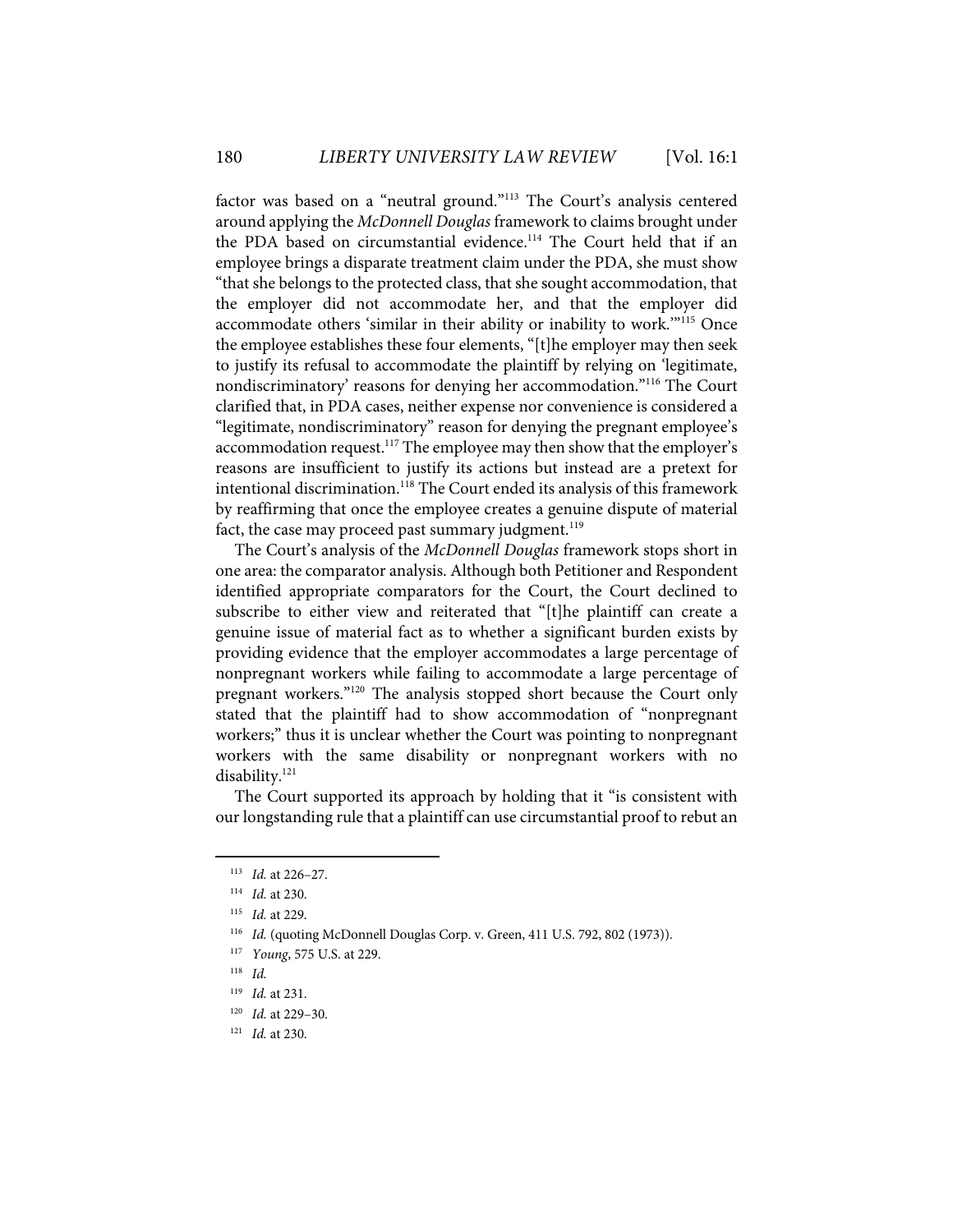employer's apparently legitimate, nondiscriminatory reasons for treating individuals within a protected class differently than those outside the protected class."122 The majority addressed Congress's intent in enacting the PDA, stating the PDA was passed to overrule *Gilbert* and that accommodations denied to pregnant women on a neutral basis are nondiscriminatory.<sup>123</sup> The majority rebuked the dissent's argument that the statutory language "treated the same" means "on the same basis as it denied accommodations to other employees."124 The Court ultimately held that under this framework, Young had sufficiently fulfilled her burden of establishing a genuine dispute of material fact.<sup>125</sup> She demonstrated that under the fourth prong of the analysis, there was a genuine dispute regarding UPS's policies of providing accommodations to nonpregnant employees.<sup>126</sup> The Court remanded the case to the Fourth Circuit Court of Appeals, directing it to consider combining these policies and the employer's justifications.<sup>127</sup>

2. Concurring Opinion

Justice Alito concurred in the judgment to emphasize the interpretation of the second clause.<sup>128</sup> He reasoned that the addition of the PDA to Title VII was an addition of pregnancy to adverse employment actions and should "be treated like discrimination because of race, sex, etc."<sup>129</sup> Therefore, when an employer deliberately treats a pregnant employee less favorably than an employee similarly situated in ability or inability to work, an unlawful employment practice occurs.<sup>130</sup> In Justice Alito's opinion, the statute states that pregnant employees must be treated the same as those who are "similar in their ability or inability to work," making the comparator "employees performing the same or very similar jobs."131 Therefore, the employee's comparator is another employee performing the same job, but not an employee who has a similar injury.<sup>132</sup> The employer can deny

129 *Young*, 575 U.S. at 233–35 (Alito, J., concurring).

<sup>122</sup> *Id.*

<sup>123</sup> *Young*, 575 U.S. at 227.

<sup>124</sup> *Id.* at 230–31.

<sup>125</sup> *Id.* at 231.

<sup>126</sup> *Id.* 

<sup>127</sup> *Id.* at 232.

<sup>128</sup> *Id.* at 233–35 (Alito, J., concurring).

<sup>130</sup> *Id.* at 234.

<sup>131</sup> *Id*. at 235.

<sup>132</sup> *Id.* at 237.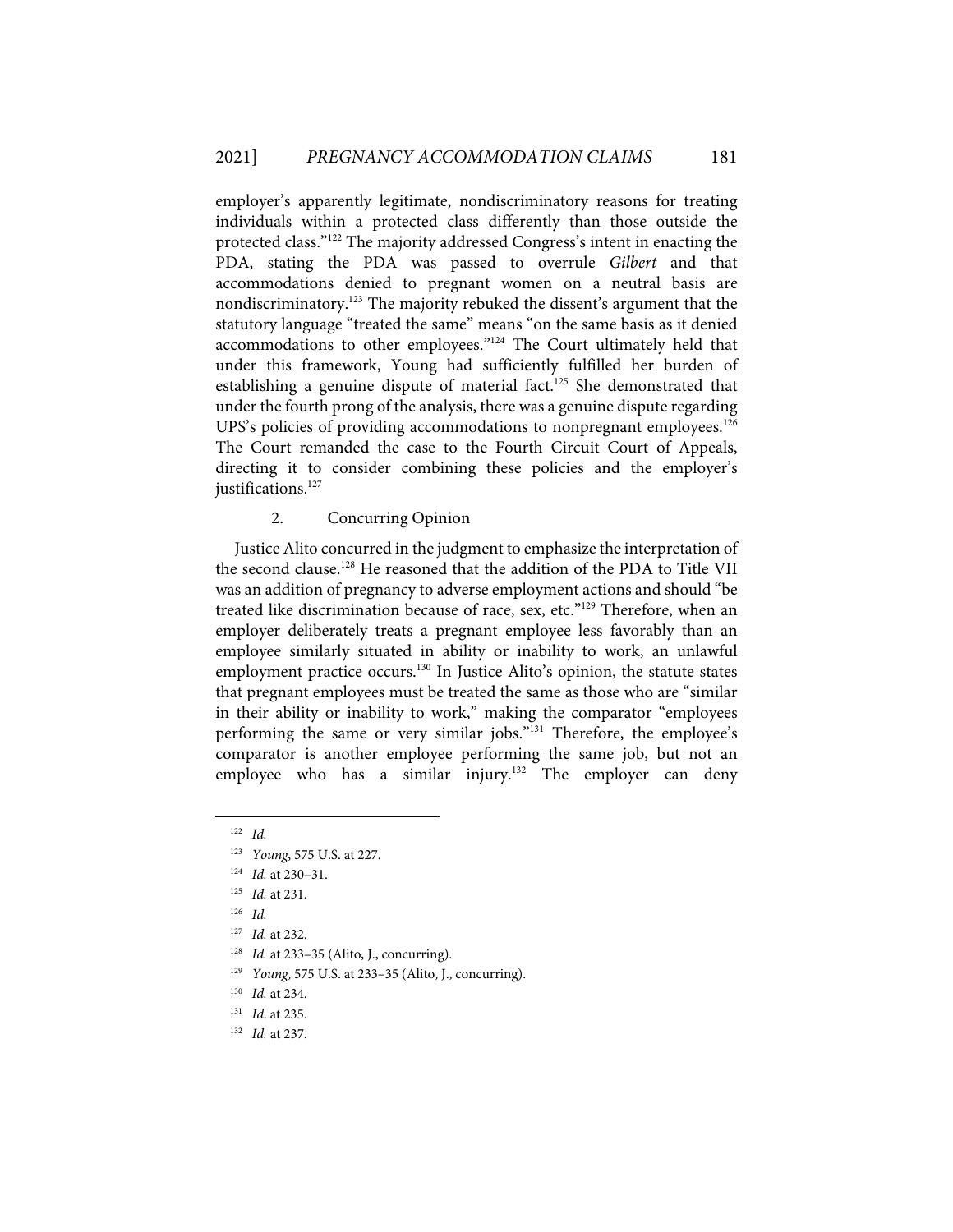accommodations to pregnant women so long as it denies accommodations to those in similar jobs based on a "neutral business reason," other than convenience or cost.133 In *Young*, UPS was unable to provide a neutral business reason for failing to accommodate pregnant employees while accommodating "at least some" of its nonpregnant employees.<sup>134</sup>

#### 3. Dissenting Opinion

The dissenting opinion focused on interpreting the statute's text rather than the majority's "policy-driven compromise between the possible readings of the law."135 Writing for the dissent, Justice Scalia stated "[t]he most natural way to understand the same-treatment clause is that an employer may not distinguish between pregnant women and others of similar ability or inability *because of pregnancy*."136 Therefore, denying accommodations to pregnant women "*on the same terms*" as other workers was a correct application because the employer had complied with the statute in the sense that the pregnant employee was "treated the same" as other employees.<sup>137</sup> If the same treatment clause was to be interpreted otherwise, the pregnant employees would be the "most favored employees," which is contrary to Title VII's purpose. 138

While advocating for a textual-based interpretation of the clause, the dissent pointed out only two possible ways this statute could have been interpreted.<sup>139</sup> In the dissent's view the majority went awry and accepted neither the "natural" narrow view of the statute nor the broad policy-driven view.140 It decided to settle in the middle of the two viewpoints and created "a new law that is splendidly unconnected with the text and even the legislative history of the Act."<sup>141</sup> Further, the dissent contended that this was why the majority "[did] not even *try* to connect the interpretation it adopt[ed] with the text it purport[ed] to interpret.<sup>"142</sup> The dissent concluded by stating that Young did not establish a prima facie case because she failed to demonstrate

<sup>133</sup> *Id.* at 237–38.

<sup>134</sup> *Id.* at 241.

<sup>135</sup> *Young*, 575 U.S. at 250 (Scalia, J., dissenting).

<sup>136</sup> *Id.* at 242.

<sup>137</sup> *Id.* at 242–43.

<sup>138</sup> *Id.* at 243.

<sup>139</sup> *Id.* at 241.

<sup>140</sup> *Id.* at 241–42, 250.

<sup>141</sup> *Young*, 575 U.S. at 241.

<sup>142</sup> *Id.* at 247.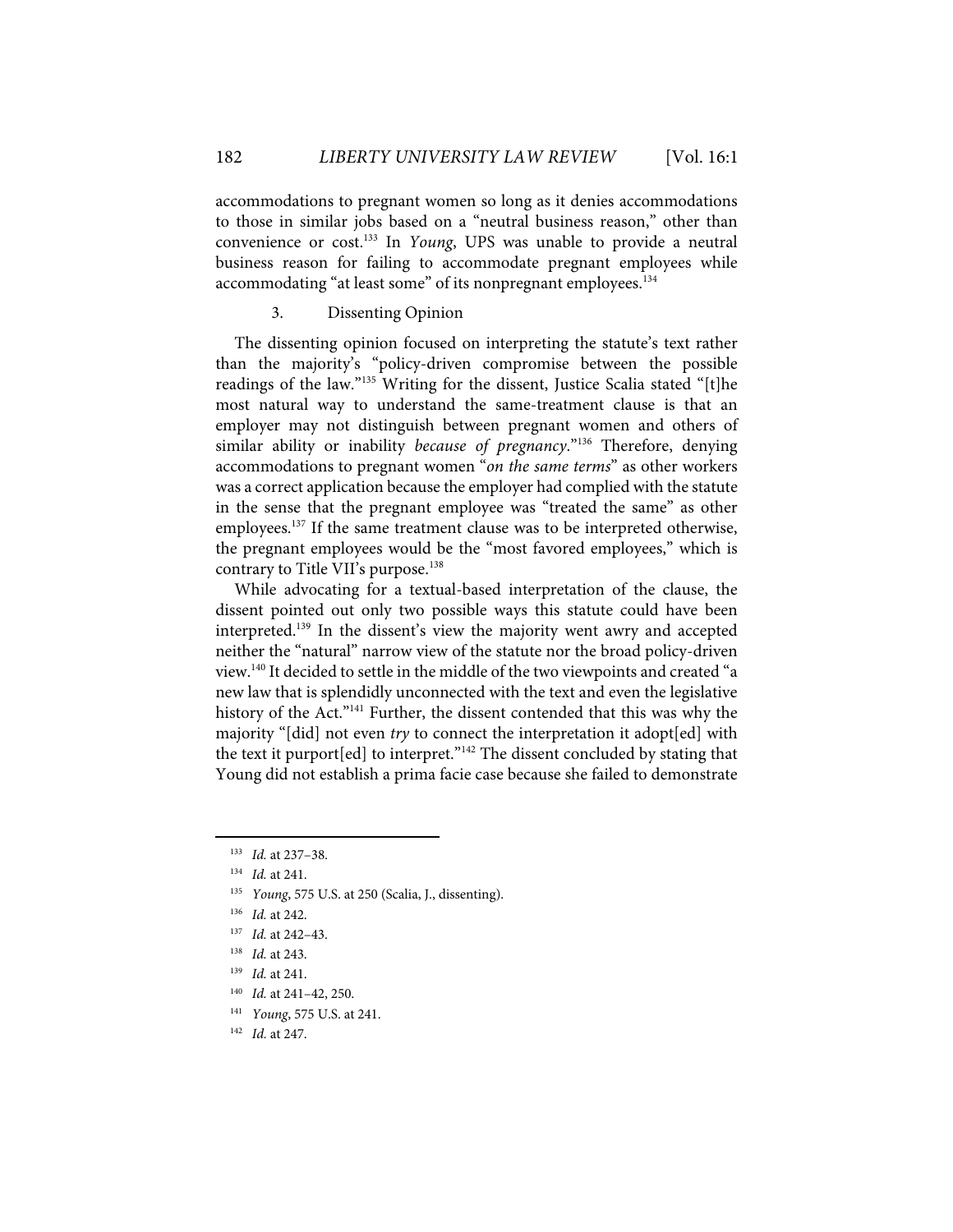that UPS violated the PDA's same-treatment requirement.<sup>143</sup> Dissenting separately, Justice Kennedy emphasized the disadvantages pregnant women face in the workplace and the PDA's legislative significance.<sup>144</sup>

#### IV. PROPOSAL

When the Supreme Court granted certiorari to Young, many scholars and litigators believed a more precise interpretation of the PDA's second clause was needed.<sup>145</sup> Because the circuits courts widely differed in their interpretations, the Court could have adopted one of the already articulated narrow or broad interpretations of the statute.<sup>146</sup> Instead, the Court attempted to settle the interpretation somewhere in the middle. Although reaching a middle ground between interpretations is not inherently an undesirable place for a court to rule, the Court's middle ground decision in *Young* proved to be undesirable. At first glance, the decision in *Young* provides a clear application of the *McDonnell Douglas* framework. However, in its attempt to apply the framework, the Court left open a fundamental question: who are the employees that are "similar in their ability or inability to work" to pregnant employees requesting accommodations?<sup>147</sup> An answer to this question would impact all employers and employees that encounter pregnancy. By leaving this fundamental question unanswered, the Court left employers and employees without clarity. This lack of clarity creates new liability for employers and leaves pregnant employees uncertain about their rights to workplace accommodations. Employers should have clear instructions on the extent to which they should accommodate pregnant employees, and pregnant employees should be able to understand their right to accommodations under the PDA in comparison to their colleagues.

#### A. *A Clearer Solution to Answering the Comparator Question*

In *Young*, the Court held that, in order to establish a prima facie case, an employee must show that "she belongs to the protected class, that she sought

<sup>143</sup> *Id.* at 250–51.

<sup>144</sup> *Id.* at 251–53 (Kennedy, J., dissenting).

<sup>145</sup> *See generally* Deborah A. Widiss, Gilbert *Redux: The Interaction of the Pregnancy Discrimination Act and the Amended Americans with Disabilities Act*, 46 U. C. DAVIS L. REV. 961 (2013) [hereinafter Widiss, Gilbert *Redux*]; Deborah A. Widiss, *The Interaction of the Pregnancy Discrimination Act and the Americans with Disabilities Act After* Young v. UPS, 50 U. C. DAVIS L. REV. 1423 (2017); Lara Grow, *Pregnancy Discrimination in the Wake of* Young v. UPS, 19 U. PA. J.L. & SOC. CHANGE 133 (2016); Jeannette Cox, *Pregnancy as "Disability" and the Amended Americans with Disabilities Act*, 53 B.C. L. REV. 443 (2012).

<sup>146</sup> *See* discussion *supra* Section II.C.

<sup>147</sup> Civil Rights Act of 1964, 42 U.S.C. § 2000e(k).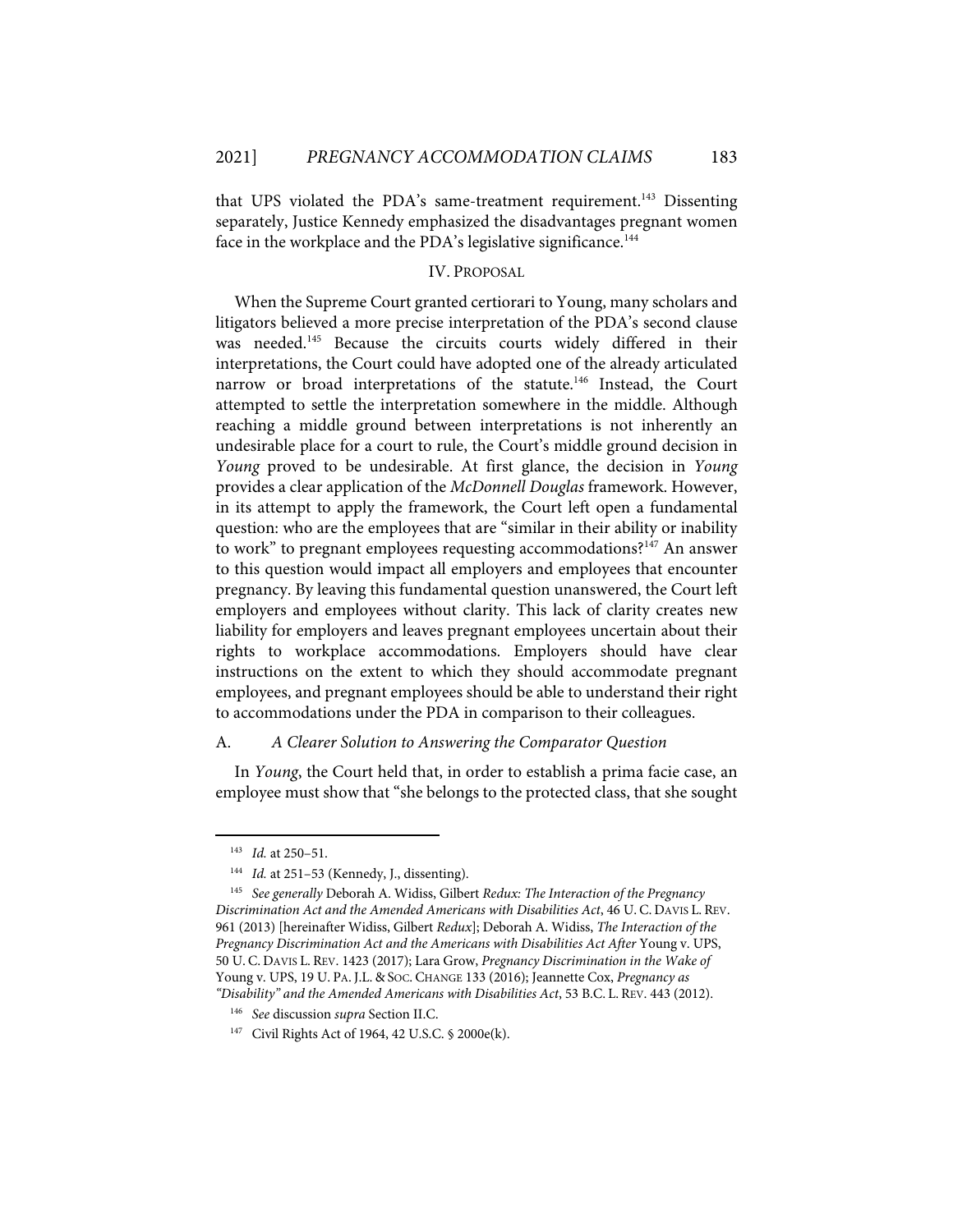accommodation, that the employer did not accommodate her, and that the employer did accommodate others 'similar in their ability or inability to work.'"148 Although all of the elements are interrelated, the first three may be the most transparent in allowing a plaintiff to proceed past the summary judgment stage. However, the fourth prong of the analysis proves to be the most complicated in its application, because it requires the employee to identify other employees "similar in their ability or inability to work" with which the employee should be compared.<sup>149</sup> Petitioners, Respondents, and amici proposed various comparators to the *Young* Court; however, the Court chose not to accept any of them and failed to identify a comparator.<sup>150</sup>

By not identifying a comparator, the Court failed to give pregnant women a clear understanding of whether they had been discriminated against. A pregnant employee should be able to understand her right to accommodations and whether she has been discriminated against in receiving reasonable workplace accommodations. This is a unique situation for employees because they may not know to whom in the workplace they may compare themselves. For example, when racial discrimination occurs, an employee knows he can look at how people of other races were treated. 151 But with a pregnant employee, the question becomes: to whom do they look for a comparison?

On the other hand, the Court's decision also failed to assist employers in understanding their obligation to provide accommodations. Are employers supposed to accommodate the disability of each individual employee because they accommodated others, or are they to accommodate the individual because of a pregnancy? These questions demonstrate the practical implications of the PDA and its interpretation.

The Court's definition of a comparator is essential because it affects an employer and employee's understanding of the PDA. The Court's holding affirmed that pregnant employees can bring a disparate treatment claim for being denied reasonable accommodations by their employer, and the evidence to establish their case hinges on how they were treated compared to other employees.<sup>152</sup> Furthermore, the holding seems clear until the practical issue of collecting evidence to establish this comparison arises and raises a series of questions that are fundamental to establishing a prima facie case. For example, how does an employee know that she has a discrimination claim

<sup>148</sup> *Young*, 575 U.S. at 229.

<sup>149</sup> *Id.*

<sup>150</sup> *Id.* at 252–53 (Kennedy, J., dissenting).

<sup>151</sup> McDonnell Douglas Corp. v. Green , 411 U.S. 792, 802, 804 (1973).

<sup>152</sup> *Young*, 575 U.S. at 229.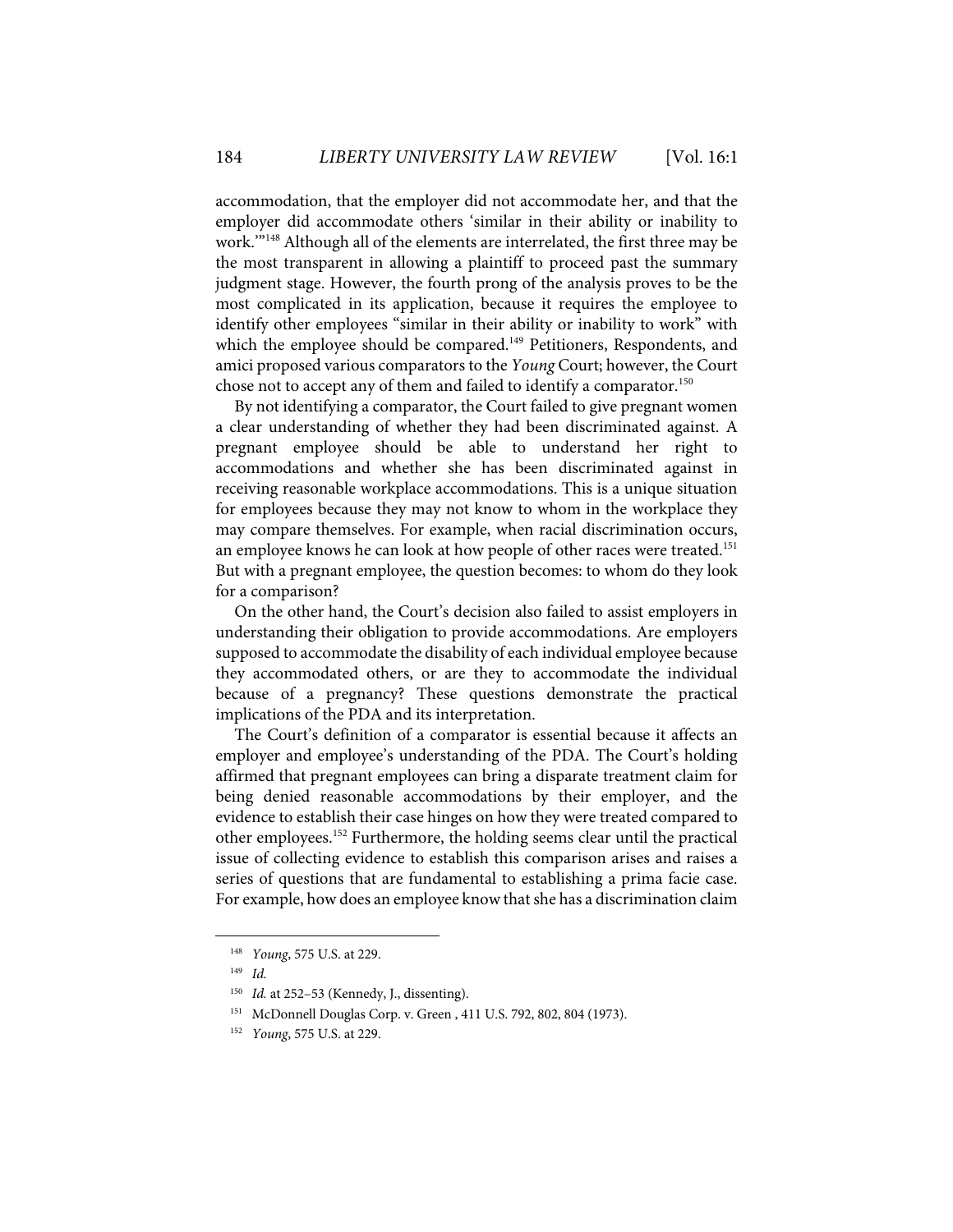when her employer denies her accommodations required by her pregnancy but grants accommodations to another employee? The holding also raises questions for employers. Do employers have to offer pregnant employees accommodations if they offer them to other disabled employees? If employers do so, are they discriminating because they are treating pregnant employees differently *because* of the pregnancy? How can an employer comply with Title VII and protect itself from litigation if it is unclear as to whom it must provide reasonable accommodations? These are only a few of the questions the Court created with its decision in *Young*. However, these questions can be answered by considering a series of solutions for the next employer and pregnant employee facing this dilemma.

# 1. ADA-Accommodated Employees

Many scholars have advocated that "ADA-accommodated employees are appropriate comparators for PDA analysis" because the disabilities of both employees are similar. <sup>153</sup> Under the ADA, it is "unlawful for employers to discriminate against individuals because of a qualifying disability and requires employers to make 'reasonable accommodations.'"154 The ADA Amendments Act of 2008 (ADAAA) expanded the coverage of disabilities but did not directly address pregnancy concerns.<sup>155</sup> This expansion also requires employers to provide accommodations for temporary restrictions, which strengthens the argument for why pregnancy disabilities should be likened to other disabilities covered by the ADA.156 Although pregnant employees face similar disabilities, many women cannot qualify under the ADA because of the interpretation of the definition of disability.<sup>157</sup> The ADAAA's expansion of the definition of a "major life activity" now includes reproductive function, which may include some qualifying disabilities caused

<sup>153</sup> Widiss, Gilbert *Redux*, *supra* note 145, at 968.

<sup>154</sup> *Id.* at 1006.

<sup>155</sup> *Id.* at 1007.

<sup>156</sup> *Id.* at 1024.

<sup>157</sup> Sheerine Alemzadeh, *Claiming Disability, Reclaiming Pregnancy: A Critical Analysis of the ADA's Pregnancy Exclusion*, 27 WIS. J. L., GENDER & SOC'Y 1, 5 (2012) (explaining that pregnancy is not considered a disability due to it being considered a natural "physiological condition"; therefore, pregnancy does not qualify as a "physical impairment[]" that is protected under the ADA). *But see* Joan C. Williams, et al., *A Sip of Cool Water: Pregnancy Accommodation After the ADA Amendments Act*, 32 YALE L. & POL'Y REV. 97, 99–101 (2013) (contending that with the expansion of the ADAAA, "courts have begun to recognize that the ADA now offers accommodations for many pregnant women" and that "[t]he ADA makes no distinction between pregnancy-related conditions and conditions not related to pregnancy").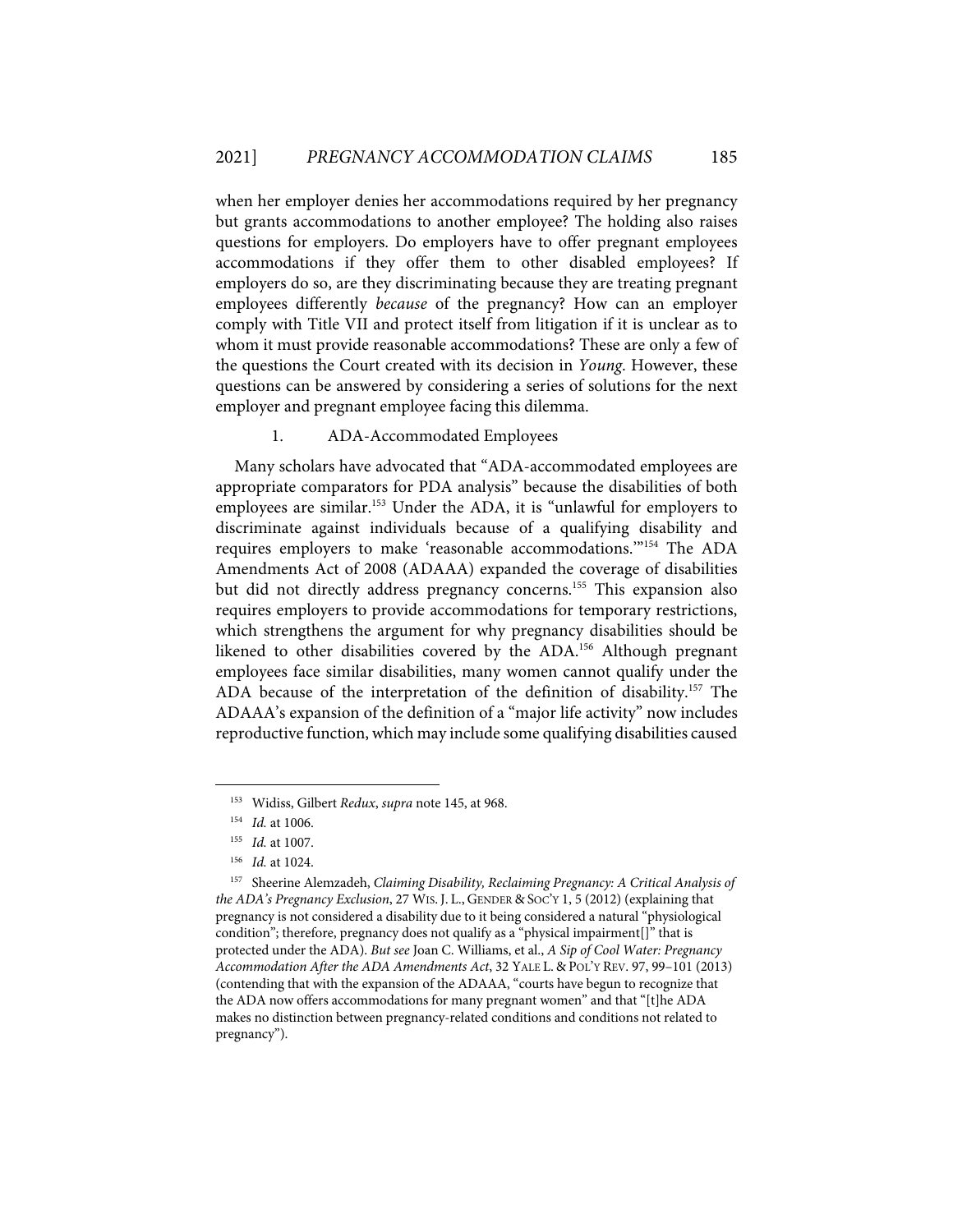by pregnancy;<sup>158</sup> however, pregnancy "falls short" from being covered as a disability and is still excluded from being considered a disability under the ADAAA.159 A better understanding of the disabilities that arise from pregnancy would lead to an improved approach in providing reasonable workplace accommodations under the PDA.<sup>160</sup>

If employees protected under the ADA could be compared to employees with similar disabilities caused by pregnancy, then it would broaden the understanding of the comparator under the PDA. Instead of accommodating an employee because of the pregnancy, the employer would accommodate based on the disability. The ADA would be an appropriate comparator for PDA claims. However, the basis of considering the ADA as a comparator could be reimagined as a more fundamental solution. Instead of the comparator being a specific class of individuals, such as the ADA, the Court should look beyond the specific comparators mentioned and consider whether the "effect" of the disability should be accommodated or whether the disability should be accommodated on the basis of the "source."<sup>161</sup>

#### 2. Rethinking Comparators

To provide a better understanding of the PDA for both employees and employers, the Court should re-think and consider a deeper analysis of an appropriate comparator by looking beyond the classes of comparators to a general factor of comparison. The general factor of comparison would be based on either the disability itself or how the disability was acquired. If this analysis was adopted, cases could be decided on a case-by-case basis by providing a general distinguishing factor between different types of accommodation-seeking employees. However, there are two main considerations of what this factor should be. The first consideration is whether the employees should be compared by the "*source* of their work limitations," by looking at the cause of the disability, and the second consideration is the "*effect* of their work limitations," which only considers the disability and its limitations.<sup>162</sup> These two interpretations would provide a uniform understanding of comparators that could be established and applied in any place of employment. However, both of these considerations

<sup>158</sup> Alemzadeh, *supra* note 157, at 4.

<sup>159</sup> Williams et al., *supra* note 157, at 109.

<sup>160</sup> Alemzadeh, *supra* note 157, at 4.

<sup>&</sup>lt;sup>161</sup> Brief for the United States as Amicus Curiae Supporting Petitioner at \*29-30, Young v. UPS, Inc., 575 U.S. 206 (2015) (No. 12-1226) (the Solicitor General wrote in support of Petitioner, arguing that the Court should consider the effect versus the source of the limitation).

<sup>162</sup> *Id.*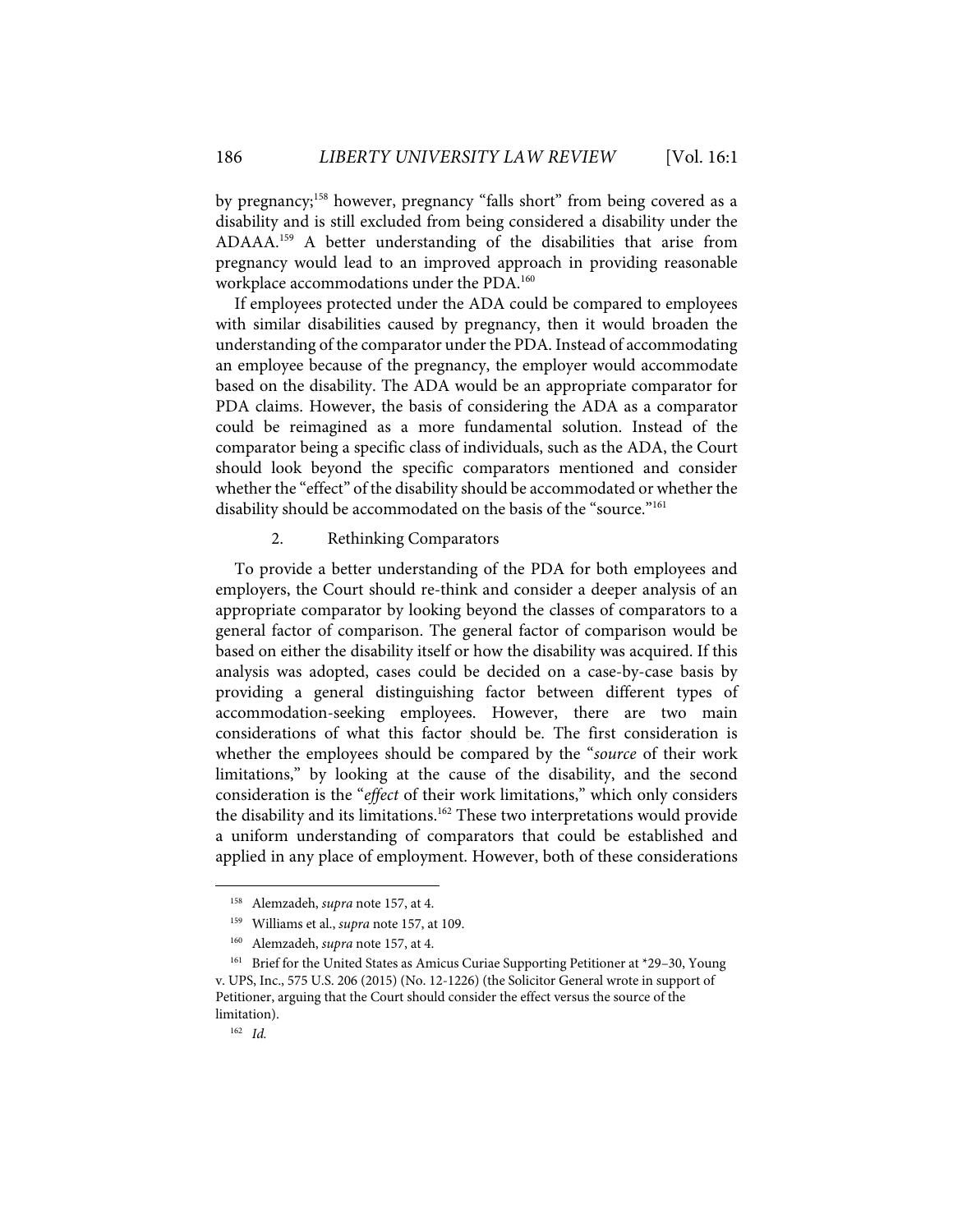have very different implications and further either a broad or narrow interpretation of the second clause of the Act.

#### a. Source-based comparison

The source of a work limitation refers to the reason for the disability. When an employer considers the source of the disability, it is taking into account how the disability came about and is providing accommodations to the employee on that basis. This is a narrow approach to interpreting the second clause of the PDA because it allows the employer to deny accommodations for the disability because the need for an accommodation arises out of pregnancy. Since this interpretation is narrower in scope, a source-based analysis would ultimately lead to a comparison with nonpregnant peers because the PDA requires employers to not distinguish among their employees based on pregnancy.<sup>163</sup> The support for a sourcebased comparator is the plain text of the statute, that states "women affected by pregnancy . . . shall be treated *the same* . . . as other persons not so affected but similar in their ability or inability to work."164 Dissenting in *Young*, Justice Scalia pointed out the "most natural way" to understand the PDA is by reading the second clause as requiring an employer to refrain from making decisions based on a woman's pregnancy.<sup>165</sup> In allowing the comparator to be based on the source, the focus is purely interpreting "same" to mean equal treatment, not preferential treatment because of the employee's pregnancy.<sup>166</sup> When pregnancy becomes a motivating factor for an employer, then the employer has violated the PDA's intention and Title VII's guarantee of equality.<sup>167</sup>

Additionally, consideration of a source-based comparator raises the argument of congressional intent. Congress has not affirmatively required employers to provide accommodations under the PDA.<sup>168</sup> Since the PDA was an addition to Title VII's definition, it is an extension of discrimination protection—not an accommodation law.<sup>169</sup> It does not extend

<sup>&</sup>lt;sup>163</sup> Brief Amici Curiae of the Equal Employment Advisory Council, National Federation of Independent Business Small Business Legal Center and Society for Human Resource Management in Support of Respondent at \*15, *Young*, 575 U.S. 206 (2015) (No. 12-1226).

<sup>164</sup> Civil Rights Act of 1964, 42 U.S.C. § 2000e-2(a)(1), *amended by* Pub. L. No. 95- 555, § 1, 92 Stat. 2076 (1978) (codified at 42 U.S.C. § 2000e(k)) (emphasis added).

<sup>165</sup> *Young*, 575 U.S. at 242 (Scalia, J., dissenting).

<sup>166</sup> *Id.* at 242–43.

<sup>167</sup> *See id.* at 242.

<sup>168</sup> *See* Brief Amicus Curiae of American Trucking Ass'ns, Inc. in Support of Respondent at \*6–7, *Young*, 575 U.S. 206 (2015) (No. 12-1226).

<sup>169</sup> *See id.*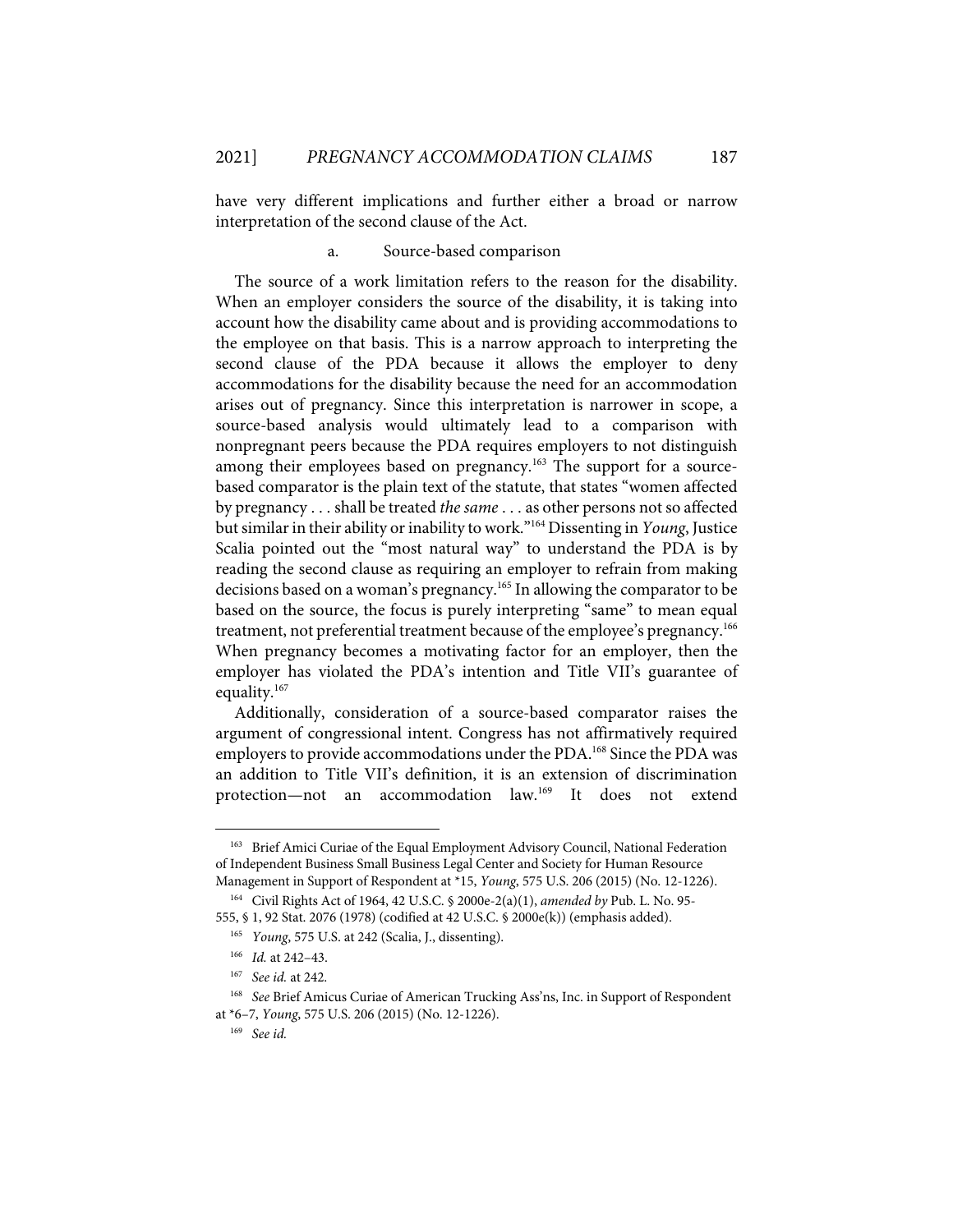accommodations as the ADA does, and if it was meant to be interpreted to provide accommodations, then the plain text would have expounded upon accommodations.170 Therefore, under a source-based analysis, if an employer provides accommodations, then it directly violates the PDA as it currently stands, permitting the employer to compare the pregnant employee to her nonpregnant peers, on the basis of her pregnancy; and, employers are at risk of providing accommodations unequally and elevating their pregnant employees unfairly.

#### b. Effect-based comparison

The "effect" of an employee's workplace limitation stems from her disability and how it affects her ability to perform the job's essential functions. By considering the limitation's effect, the employer only considers the disability and provides accommodations for it. An effect-based comparator supports the broad interpretation of a similarly situated person. Therefore, it may include employees who suffered from occupational injuries,<sup>171</sup> any subset of disabled employees—whether the disability occurred on or off the job,<sup>172</sup> any similarly disabled employees covered under the  $ADA<sub>1</sub><sup>173</sup>$  or any employees with comparable conditions the employer offers accommodations for.<sup>174</sup> Petitioner Young and many other amici argued that she should have been compared in this way. On behalf of the United States, the Solicitor General argued that the appropriate comparators in *Young* were "employees injured on the job, employees entitled to accommodations under the version of the ADA applicable at the time, and drivers who had temporarily lost their DOT certification and therefore required a non-driving job."175 The Solicitor General pointed to the legislature to support its position, stating that "Congress did not distinguish among employees based on the *source* of their work limitations. Congress distinguished among employees based on the work-related *effect* of their work limitations."176

If the effect of the limitation is taken into consideration, then when an employer denies accommodations to a pregnant employee that were given to other employees with similar conditions or disabilities, it has violated the PDA's second clause to treat pregnant employees the same as those "similar

<sup>170</sup> *See id.*

<sup>171</sup> *See id.* at \*10.

<sup>172</sup> Petitioner's Brief, *supra* note 11, at \*23.

<sup>&</sup>lt;sup>173</sup> Brief for the United States as Amicus Curiae, *supra* note 161, at \*14.

<sup>&</sup>lt;sup>174</sup> Brief of Amici Curiae 23 Pro-Life Organizations and the Judicial Education Project in Support of Petitioner Peggy Young at \*19, *Young*, 575 U.S. 206 (2015) (No. 12-1226).

<sup>&</sup>lt;sup>175</sup> Brief for the United States as Amicus Curiae, *supra* note 161, at \*23.

<sup>176</sup> *Id.* at \*21.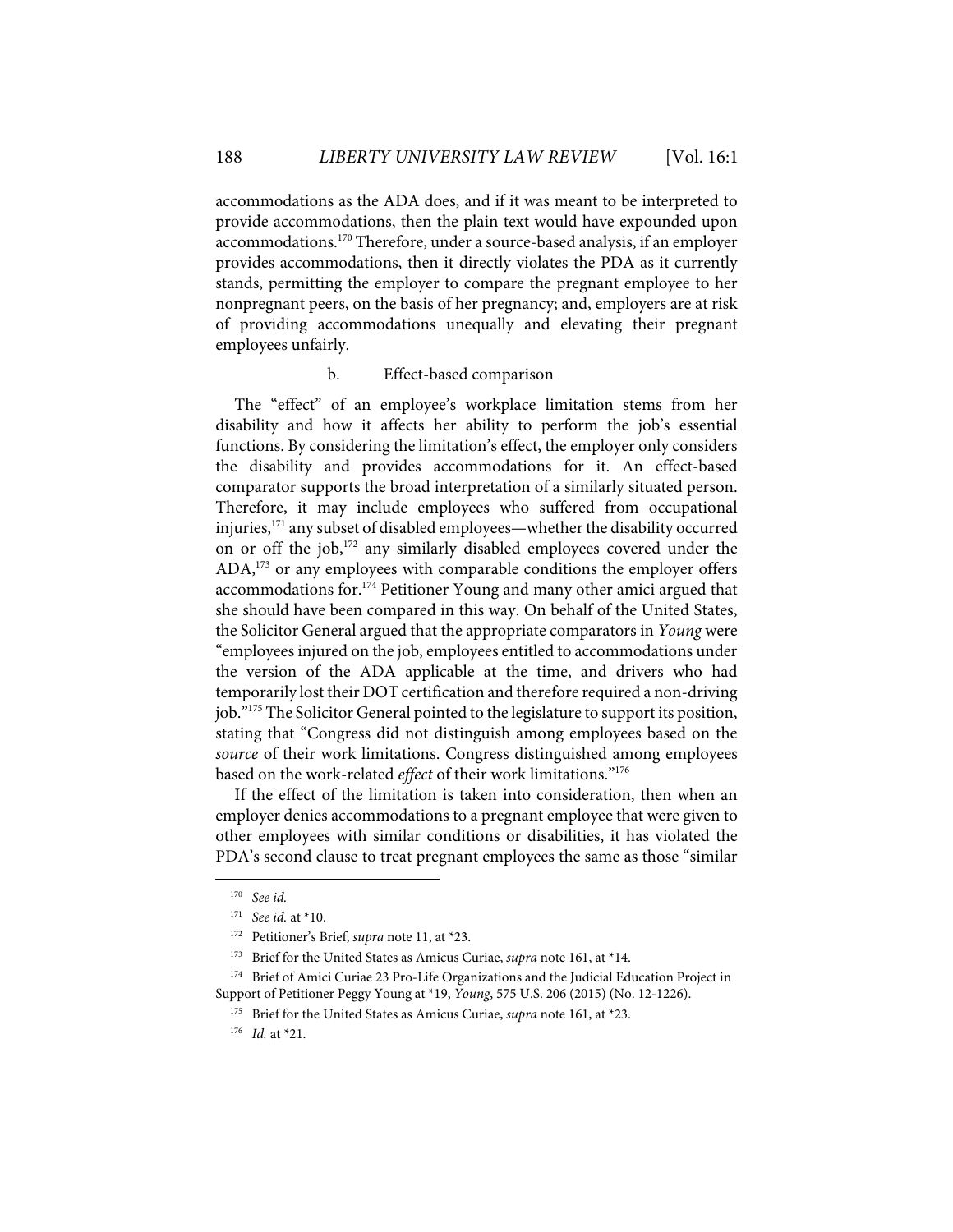in their ability or inability to work."177 By considering the employee's limitations and accommodating on that basis, the employer is being equal in its accommodations in accordance with the PDA's language "similar" in the "inability to work."

#### c. Best solution

Overall, an effect-based comparator is the solution the Court should adopt. When employers are considering the disability itself, the effect-view extends the opportunity for pregnant employees to receive workplace accommodations. It prompts employers to treat employees' limitations or disabilities equally and focus on the "*extent* of their ability to work" not the pregnancy.178 The legislative intent of the PDA was to overrule *Gilbert*, in which the Court held that employers could exclude pregnancy-related disabilities from an employee's disability plan.<sup>179</sup> If the intent of the PDA was to include pregnancy-related disabilities in employee disability plans,<sup>180</sup> then that conclusion points to an understanding that pregnancy-related disabilities are like other disabilities. An effect-based comparator achieves this end and ensures that employers treat the pregnancy-related disability "as they treat any other health condition that causes similar limitations."<sup>181</sup>

The *Young* Court ended with a powerful question that recognizes the support of an effect-based interpretation. The majority asked, "when the employer [has] accommodated so many, could it not accommodate pregnant women as well?"<sup>182</sup> This question captures an understanding of the effectbased comparator because it reinforces that many other employees receive reasonable accommodations for their disabilities but pregnant employees with the same disabilities do not—purely because the disabilities stem from pregnancy. A pregnant employee would be able to compare herself to her peers with similar disabilities and provide evidence of discrimination if it occurs. On the other hand, an employer would be able to consider the employee's limitations and grant accommodations on that basis, not deny them because the employee is pregnant and then face the possibility of

<sup>177</sup> Civil Rights Act of 1964, 42 U.S.C. § 2000e-2(a)(1), *amended by* Pub. L. No. 95- 555, § 1, 92 Stat. 2076 (1978) (codified at 42 U.S.C. § 2000e(k)).

<sup>178</sup> Brief of Amici Curiae 23 Pro-Life Organizations and the Judicial Education Project in Support of Petitioner Peggy Young, *supra* note 174, at \*13–14.

<sup>179</sup> Gen. Elec. Co. v. Gilbert, 429 U.S. 125, 127–28 (1976), *superseded by statute*, Pregnancy Discrimination Act, Pub. L. No. 95-555, 92 Stat. 2076 (1978), *as recognized in*  Young v. UPS, Inc., 575 U.S. 206, 227 (2015).

<sup>180</sup> *Young*, 575 U.S. at 227.

<sup>181</sup> *See* Widiss, Gilbert *Redux*, s*upra* note 145, at 997.

<sup>182</sup> *Young*, 575 U.S. at 231.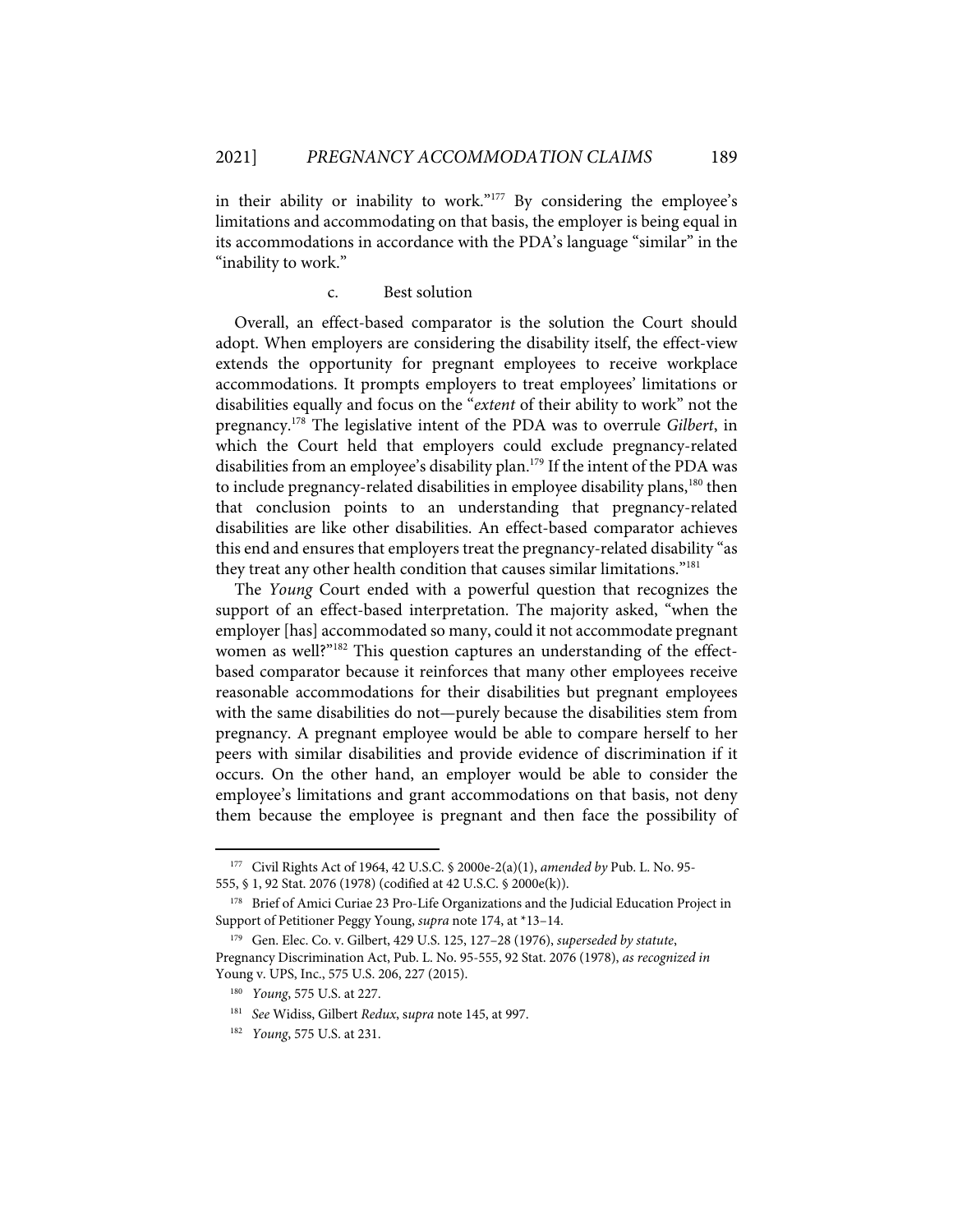litigation. The effect-based analysis would focus on an *individual* employee's ability and an *individual* employee's limitations caused by pregnancy; this employee-centric model would help facilitate communication between the employer and employee to fulfill the individual needs of the employee. Not only would this approach benefit pregnant employees, but it would also benefit employers by allowing them to forego adopting an overarching policy that would police every pregnant employee. Instead, employers would be able to create individualized plans, as needed. For example, an employer like UPS would not have to adopt a policy that says all pregnant employees are not allowed to deliver packages over twenty pounds. But instead, UPS would accommodate pregnant employees with a twenty-pound lift limitation. Overall, UPS may only be required to accommodate very few pregnant employees, for a short period of time. With a better understanding of what accommodations are required, through the mechanism of an employee communicating her own limitations, an employer would be better able to understand the law and how to enact compliant policies. Under an effectbased comparator, both employees and employers would more clearly understand workplace accommodations.

Clarity should be one of the driving factors in the Court's interpretation of the PDA, which would create a better outcome for both employee and employer. The lower courts would also have a better chance at developing a unified understanding and creating stronger equity for all pregnant employees regardless of the jurisdiction of the case. That is why the proposed solution of an effect-based or even source-based analysis would have been a better solution for employers and employees. The broad and narrow arguments the Court considered in *Young*, making nonpregnant peers or ADA disabled peers the comparator, should be abandoned. Instead, a source or effect-based understanding of limitations should be adopted to establish clear boundaries for workplace accommodations for pregnant employees. Furthermore, the adoption of the effect-based comparator would be more efficient and fair.

### A. *Difficulty After* Young

Without a clear comparator, the lower courts have had difficulty in applying the *Young* framework. A case with similar facts to those in *Young* recently made its way to the Eleventh Circuit Court of Appeals. The court considered whether discrimination occurred when an employer denied the pregnant employee's accommodations request. In *Durham v. Rural/Metro Corp.*, Durham's job as an EMT required her to lift up to one-hundred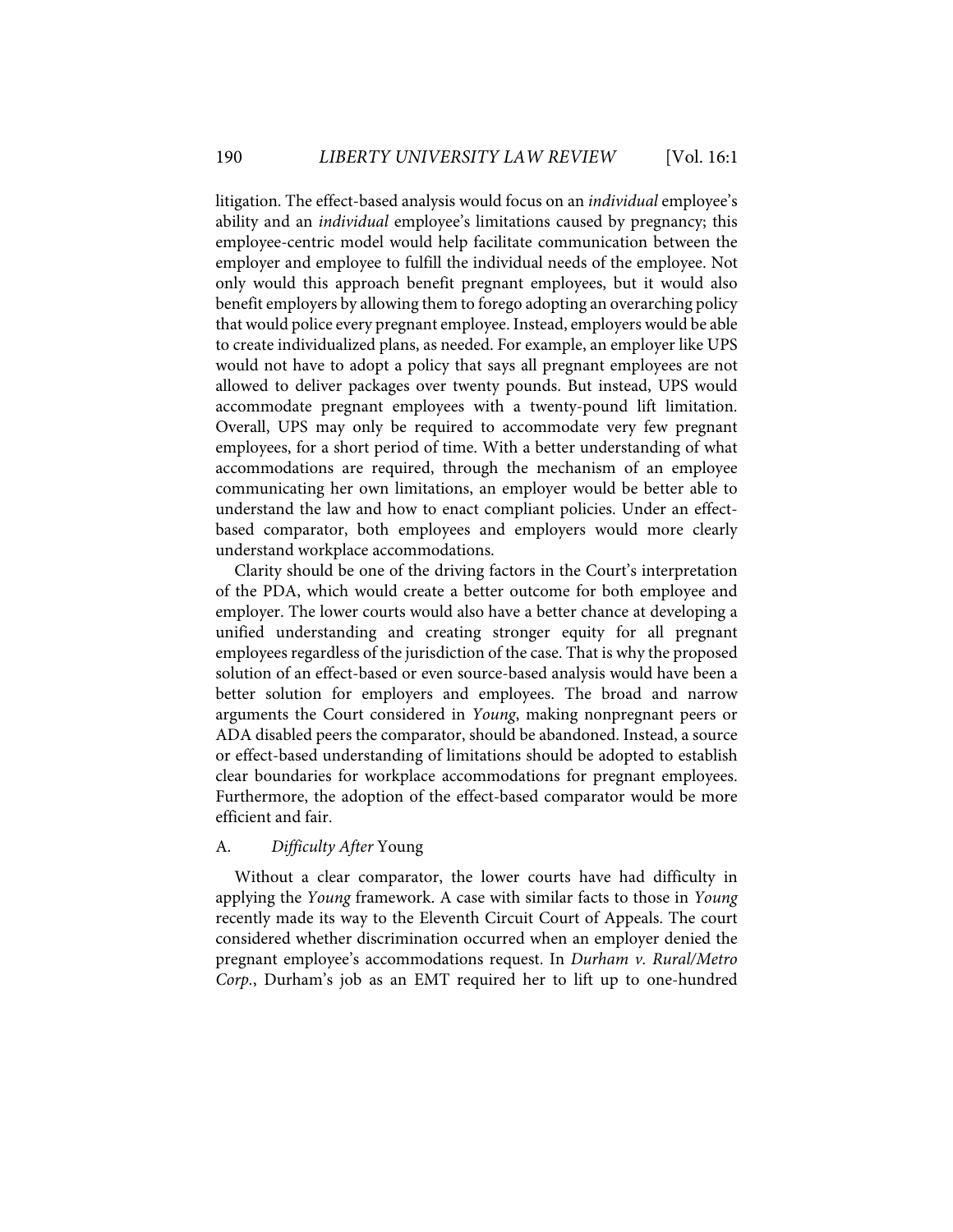pounds on a regular basis.183 However, Durham's doctor limited her lifting to fifty pounds for the remainder of her pregnancy.184 She applied to be transferred to light-duty work for the remainder of her pregnancy but was denied an accommodation.<sup>185</sup> The employer, Rural, denied these accommodations because it did not provide accommodations to those injured off the job except on a case-by-case basis.<sup>186</sup> Durham then filed a suit alleging discrimination under the PDA.<sup>187</sup>

The Eleventh Circuit stated that Durham's claim "presents a question of first impression as to how to implement the *Young* test."188 It held that the district court was mistaken when it dismissed Durham's claim and reasoned its analysis was incorrect in comparing her to nonpregnant EMTs.<sup>189</sup> The district court "erroneously" considered nonpregnant EMTs to be dissimilar "in their ability or inability to work."<sup>190</sup> The Eleventh Circuit vacated and remanded Durham's case, holding instead that the comparator is based on whether an employee is limited in her ability to lift and therefore the same in her "inability to work."<sup>191</sup> The court considered the Supreme Court's decision in *Young* to be informative with regard to the fourth prong of the analysis, in which the focus should be "one's ability to do the job."192 However, the concurrence brings up an important point in the Court's application of *Young*. <sup>193</sup> The concurrence stated that the facts of Young's case and the number of potential comparators in UPS's workplace triggered the Supreme Court's conclusion, but noted that it is "not altogether clear the accommodation of which categories of employees triggered the Court's conclusion."194

*Durham* represents district courts' lack of understanding of PDA claims and circuit courts' uncertainty in interpreting the PDA. The concurring opinion in *Durham* recognized the complexities of answering the comparator question when comparators are decided on the basis of

186 *Id.*

187 *Id.*

188 *Id.*

191 *Id.*

<sup>183</sup> Durham v. Rural/Metro Corp., 955 F.3d 1279, 1281 (11th Cir. 2020) (per curiam).

<sup>184</sup> *Id.* 

<sup>185</sup> *Id.* 

<sup>189</sup> *Durham*, 955 F.3d at 1281.

<sup>190</sup> *Id.*

<sup>192</sup> *Id.* at 1286 (quoting Lewis v. City of Union City, 918 F.3d 1213, 1228 n.14 (11th Cir.

<sup>2019)</sup> (en banc)).

<sup>193</sup> *Id.* at 1288 (Boggs, J., concurring).

<sup>194</sup> *Id.*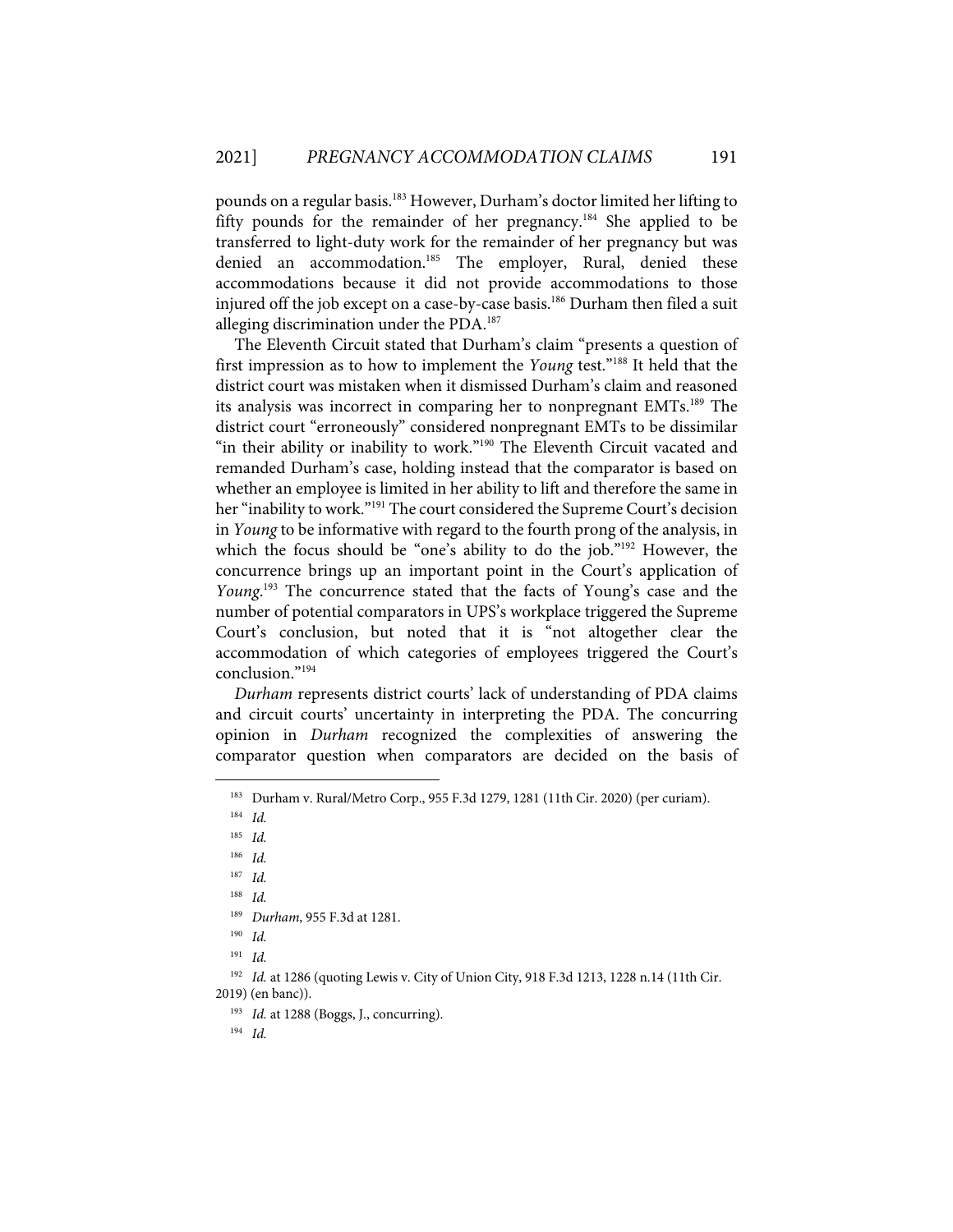categories of employees.195 However, if the Court answered the comparator question in *Young*, and focused on the limitation's source or effect, then litigating claims under the PDA would be less ambiguous. The Eleventh Circuit came close to deciding the comparator on an effect basis when it concluded the focus was on the "ability to do the job."196 But even with the focus on the ability, it is unclear what an appropriate comparator would be in situations like that in *Durham*. If the Eleventh Circuit had applied the effect-based comparator, as this Note suggests, the outcome would have been the same, but the reasoning would have been more effective. For example, under the effect-based comparator, Durham would have been accommodated on the basis of a lifting disability, because nonpregnant EMT's have accommodations for their lifting disabilities.

Although the Eleventh Circuit has been one of the only circuits to apply the *Young* analysis, a recent class-action lawsuit settled for \$14 million in a federal district court in the Seventh Circuit.<sup>197</sup> Walmart was accused of discrimination under the PDA for denying pregnant employees reasonable workplace accommodations.<sup>198</sup> The class-action consisted of 4,000 employees that had been denied reasonable accommodations because of pregnancy over a period of one year.<sup>199</sup> Walmart had implemented a pregnancy-blind policy, much like UPS's, in which it provided other employees with disabilities accommodations while explicitly excluding pregnant employees from receiving those accommodations.<sup>200</sup> Some believe that this settlement is a reflection of the current state of bringing a discrimination claim under the PDA and that, even after *Young*, there is a "heavy burden on pregnant workers to demonstrate that an employer discriminated."<sup>201</sup> For employers, this settlement "sends a clear message to employers across the country about why pregnancy accommodations have to be a focus, and why pregnant workers' health and safety is a key issue for businesses."202

*Durham* and the recent Walmart settlement represent the aftermath of

202 *Id.* 

<sup>195</sup> *Durham*, 955 F.3d at 1288.

<sup>&</sup>lt;sup>196</sup> *Id.* at 1286 (majority opinion).

<sup>197</sup> Samantha Schmidt, *Judge Approves \$14 Million Settlement in Walmart Pregnancy Discrimination Case*, WASH. POST (Apr. 29, 2020), https://www.washingtonpost.com/dc-mdva/2020/04/29/walmart-pregnant-workers-discrimination-settlement/.

<sup>198</sup> Mike LaSusa, *Walmart Inks \$14M Deal to End Pregnancy Bias Class Action*, LAW 360 (Oct. 15, 2019, 10:47 PM),

https://www.law360.com/articles/1209869/print?section=classaction.

<sup>199</sup> *See* Schmidt, *sup*ra note 197.

<sup>200</sup> *Id.*

<sup>201</sup> *Id.*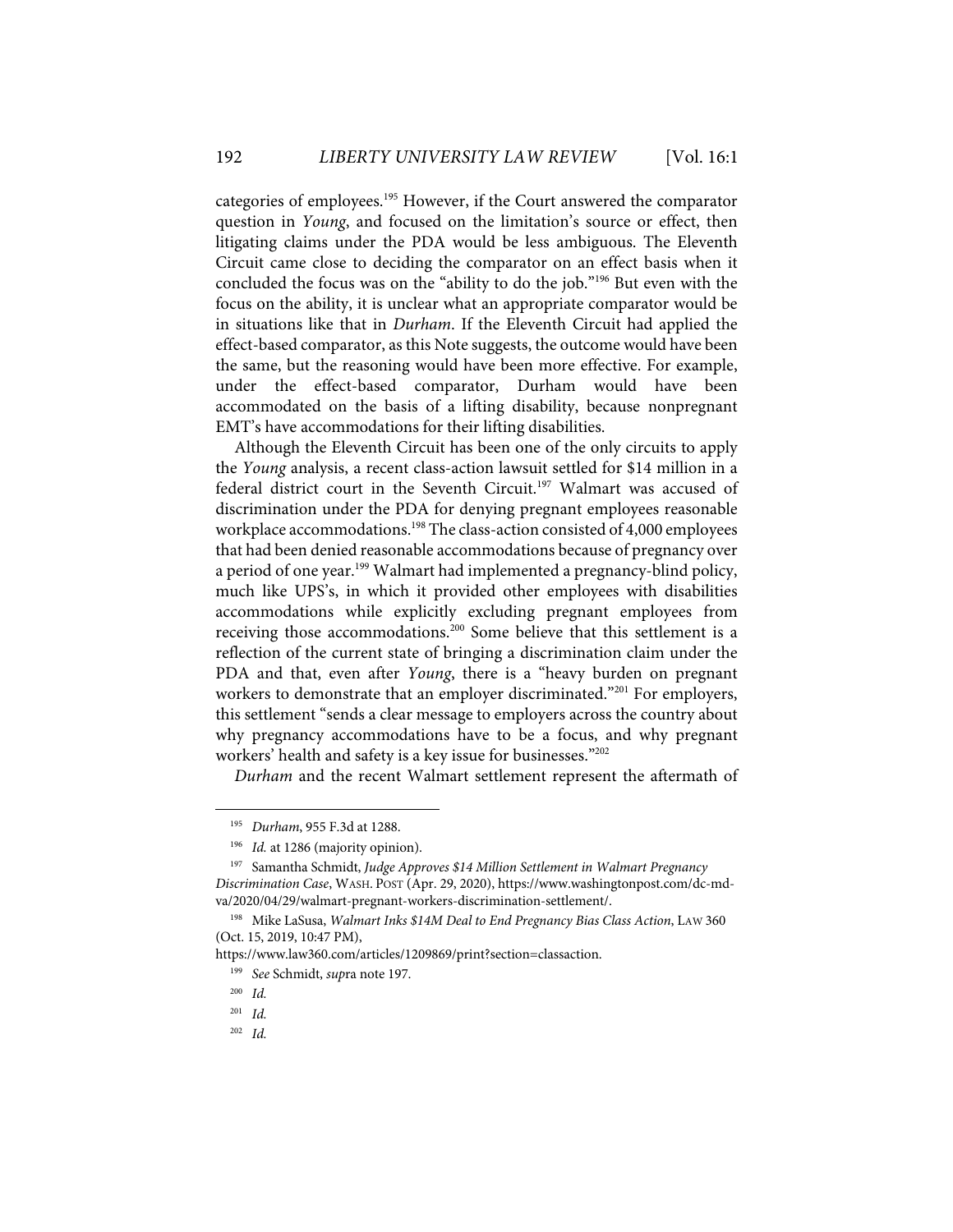*Young* and its application to cases going forward. Since the Court in *Young* left the comparator question unanswered, there is uncertainty as to who an appropriate comparator is for a pregnancy discrimination case. However, this unanswered question gives the Court another opportunity to properly answer this question and create a fair opportunity for pregnant employees to continue their cases past summary judgement. It also allows employers to be more aware of the importance of their legal obligations to their pregnant employees. The implementation of an effect-based comparator would contribute to a more reasonable and individualized process for all parties involved.

#### V. CONCLUSION

Pregnancy is an issue employers and employees will continue to address. As society observes an ever-expanding workforce consisting of women and mothers the law must take the steps needed to achieve equity in this sector of the workforce. Congress took steps to do this in 1978 by passing the Pregnancy Discrimination Act to overrule the discriminatory notions of *Gilbert*. <sup>203</sup> In 2015, the Court took steps to consider the problem of workplace discrimination against pregnant employees by taking up *Young v. UPS, Inc.*, <sup>204</sup> but it still left the comparator question unanswered, which impacts the achievement of equality the PDA intended to resolve.

The best solution to *Young*'s unanswered comparator question is the source verses effect comparison analysis. By answering the comparator question in this way, the lower courts would better understand how to apply the *McDonnell Douglas* framework and determine if an employee established a prima facie case. Although both proposed solutions provide clarity and ultimately more protection for both employers and pregnant employees, the effect-based comparator is a stronger solution for both. A pregnant employee would have clarity in what accommodations she can receive, based on her limitations, when she requests accommodations from the employer. Additionally, employers would be able to protect themselves from liability and litigation when a request for accommodations is made. While the PDA has provided pregnant women with some protection from discrimination in the workplace, the Court's lack of clarity in the *Young* interpretation has proved to leave employees and employers with little understanding of appropriate application. A future judicial interpretation adopting an effectbased comparator is the solution for achieving an understanding of the rights pregnant employees have in the workplace. A judicial decision that reaches

<sup>203</sup> *See* discussion *supra* Section II.B.1.

<sup>&</sup>lt;sup>204</sup> Young v. UPS, Inc., 575 U.S. 206, 231 (2015).